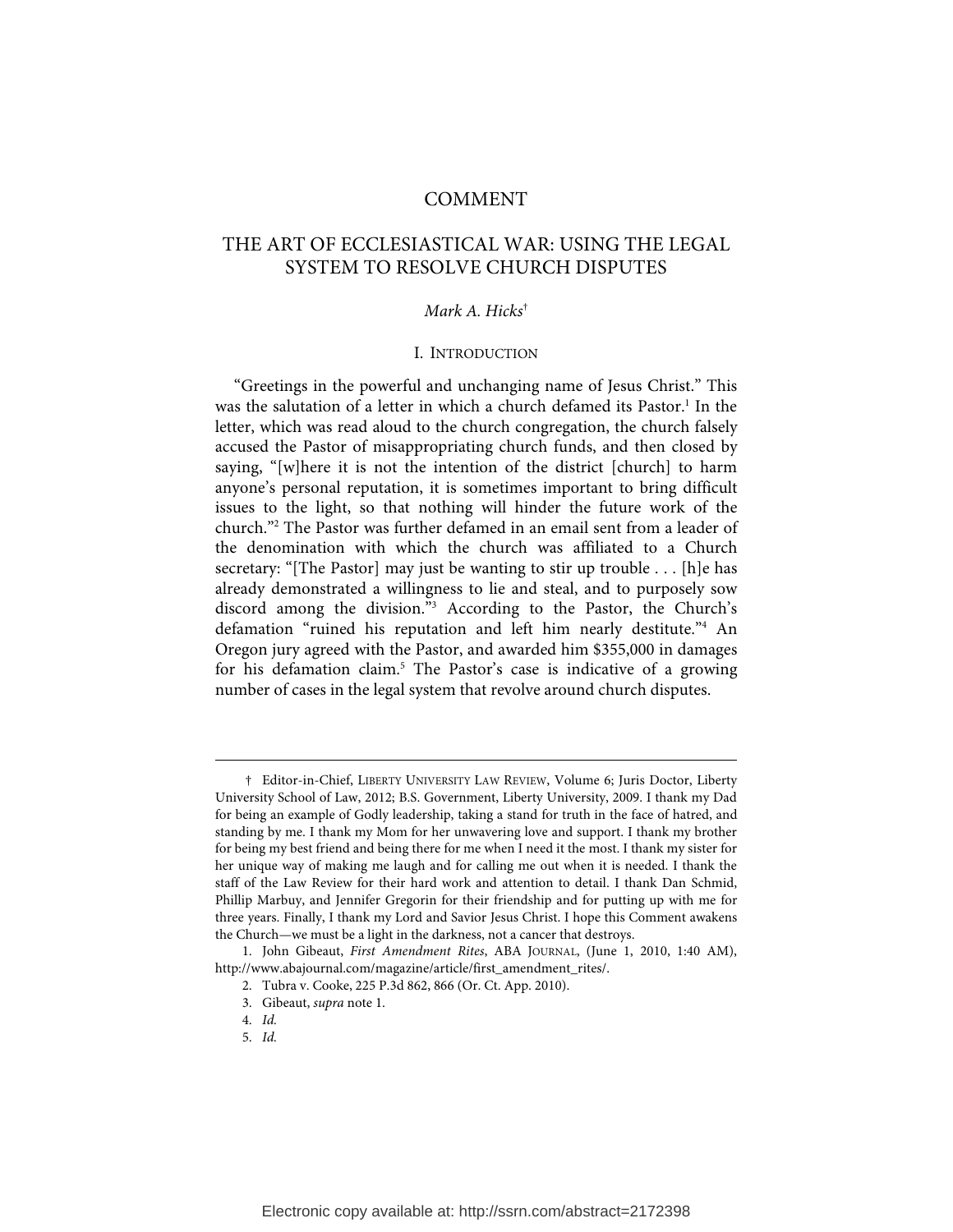Christians, Muslims, Buddhists, and Jews all have one thing in common: they are all members of an organized religion.<sup>6</sup> Within organized religion, there are churches, which, in the broadest sense, consist of groups of individual adherants gathering together for the purpose of their faith. This Comment focuses on church disputes within the religion of Christianity. Church disputes are a type of war.<sup>7</sup> This type of war does not involve armed conflict with guns, tanks, warships, and airplanes; instead, the weapons of this war are words. In church disputes, the tongue—or pen—is truly mightier than the sword.<sup>8</sup>

This Comment proposes that the legal system should be used to objectively resolve church disputes. This Comment's basic thesis will be developed in three subsequent parts. Part II lays the foundation for the thesis by examining the Religion Clauses of the First Amendment, and the Supreme Court's jurisprudence interpreting those Clauses. Part III examines and defines the problem of church disputes. Finally, Part IV proposes a new approach to biblical dispute resolution, a restatement of the Supreme Court's neutral principles of law test, and an alternative to the legal system for the resolution of church disputes.

#### II. BACKGROUND

To lay a proper foundation for the use of the legal system in church disputes, the background section of the article is divided into three sections. The first section examines the definitions of religion and church as used in the legal system. The second section briefly discusses the history of the First Amendment. The third section analyzes the Supreme Court's church dispute jurisprudence.

j

Electronic copy available at: http://ssrn.com/abstract=2172398

 <sup>6.</sup> These four religions represent the largest percentage of religions in the United States. The percentages break down as follows: "Protestant 51.3%, Roman Catholic 23.9%, Mormon 1.7%, other Christian 1.6%, Jewish 1.7%, Buddhist 0.7%, Muslim 0.6%, other or unspecified 2.5%, unaffiliated 12.1%, none 4%." The World Factbook: North America, United States, CENTRAL INTELLIGENCE AGENCY, https://www.cia.gov/library/publications/the-worldfactbook/geos/us.html (last updated April 4, 2012).

 <sup>7.</sup> War is defined as "[a] dispute or competition between adversaries." BLACK'S LAW DICTIONARY 1720 (Deluxe 9th ed. 2009).

 <sup>8.</sup> In the words of Rosencrantz: "[M]any wearing rapiers are afraid of goosequils." WILLIAM SHAKESPEARE, THE TRAGEDY OF HAMLET 49 (Cambridge Univ. Press ed. 1904).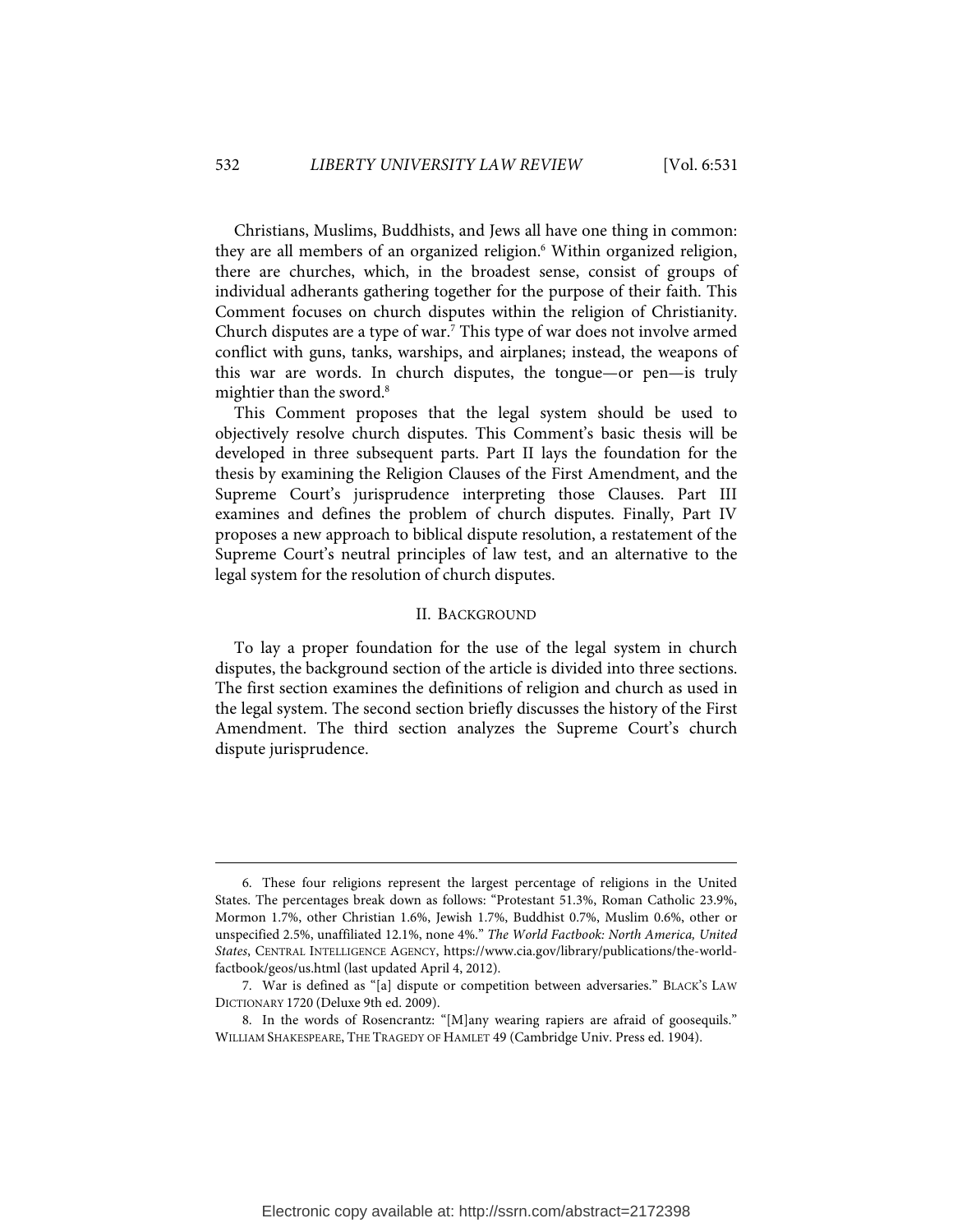# A. Defining "Religion" and "Church"

Courts frequently use the terms religion and church in their opinions. However, the terms are not easily defined.<sup>9</sup> The Supreme Court's definition of religion has evolved over the past two hundred years, and no clear definition of church has yet been pronounced.10 The First Amendment includes the term religion.<sup>11</sup> To properly interpret the First Amendment specifically, the Establishment Clause and the Free Exercise Clause religion must be defined.<sup>12</sup> Many state and federal laws use the term church.13 To properly interpret and understand the state and federal laws, as well as court decisions interpreting the laws, church must also be defined.<sup>14</sup>

1. The Definition of Religion

Religion is a broad category that is defined as "[a] system of faith and worship usu. involving belief in a supreme being and usu. containing a moral or ethical code; esp., such a system recognized and practiced by a particular church, sect, or denomination."<sup>15</sup> Church disputes have provided our legal system ample opportunity to refine the way we define religion and have even given the Supreme Court a chance to evaluate and qualify a variety of viewpoints as religions.

In Davis v. Beason,<sup>16</sup> the Supreme Court stated that religion "has reference to one's views of his relations to his Creator, and to the obligations they impose of reverence for his being and character, and of

j

 13. Specifically, the Internal Revenue Code frequently uses the term church. See, e.g., 26 U.S.C. § 170(b)(1)(A)(i) (2010) (charitable giving limitations); id. at § 403(b)(9) (church retirement income accounts); id. at § 512 (unrelated business taxable income); id. at § 514 (unrelated debt-financed income).

 14. In Guam Power Authority v. Bishop of Guam, the court discussed the definitional problem of the term church: "[church] can mean an organization for religious purposes. It can also have the more physical meaning of a place where persons regularly assemble for worship." 383 F. Supp. 476, 479 (D. Guam 1974) (internal citations omitted).

 <sup>9.</sup> For a discussion of the difficulty of defining religion, see generally Stephen A. Boyan, Defining Religion in Operational and Institutional Terms, 116 U. PA. L. REV. 479 (1968); Jesse H. Choper, Defining Religion in the First Amendment, 1982 U. ILL. L. REV. 579; Note, Toward a Constitutional Definition of Religion, 91 HARV. L. REV. 1056 (1978).

 <sup>10.</sup> See infra Part II.A.1.

 <sup>11.</sup> U.S. CONST. amend. I; see also infra Part II.B.

 <sup>12.</sup> Usually, a term has a generally accepted meaning. This is not the case with the term religion. Therefore, the Supreme Court's definition of religion, as developed over the past two hundred years, must be discussed in order to properly interpret the Religion Clauses of the First Amendment.

 <sup>15.</sup> BLACK'S LAW DICTIONARY 1405 (Deluxe 9th ed. 2009).

 <sup>16.</sup> Davis v. Beason, 133 U.S. 333 (1890).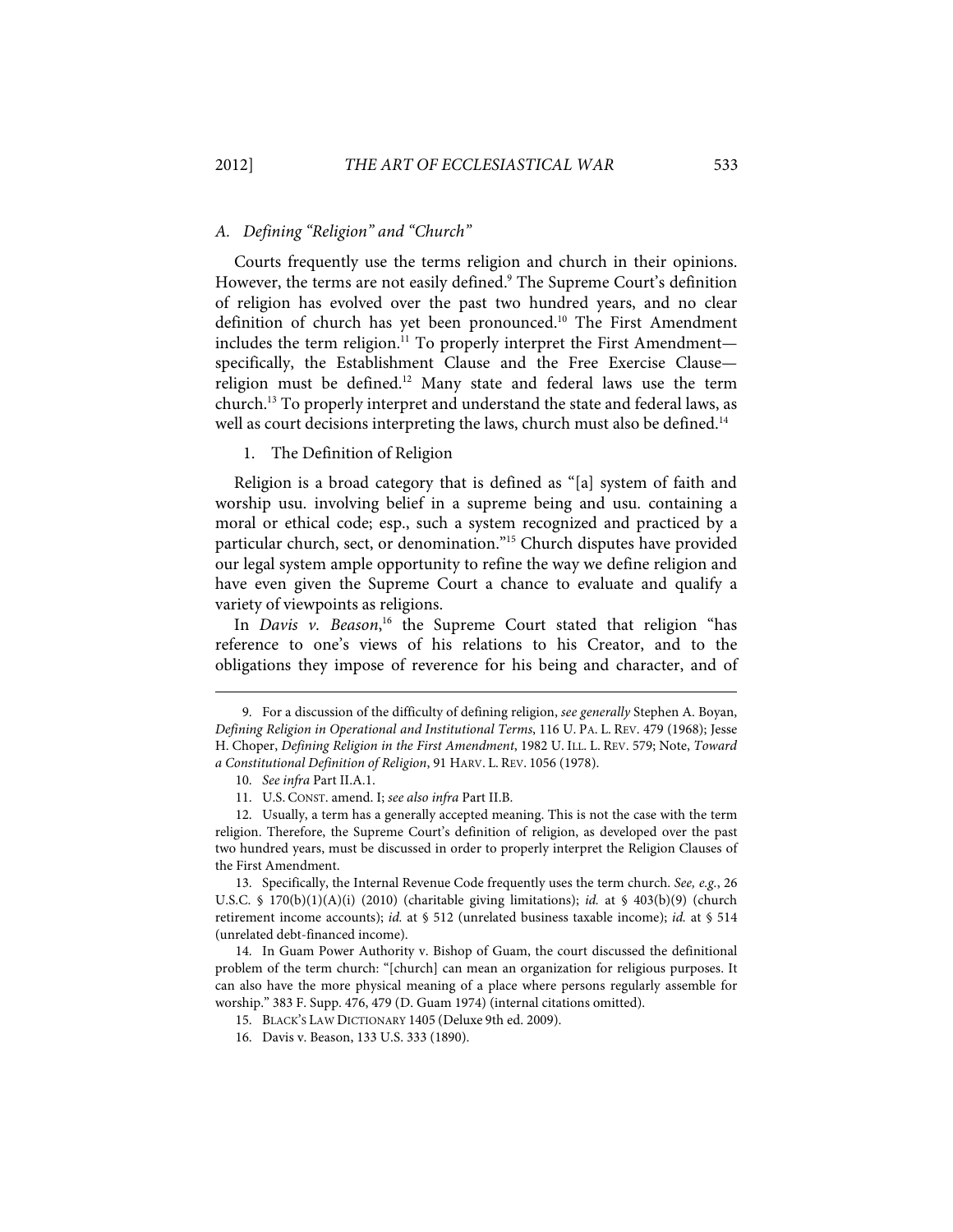obedience to his will."<sup>17</sup> After the *Davis* decision, numerous lower courts adopted the same—or a substantially similar—understanding of religion.<sup>18</sup> The term religion was eventually given a broader definition by Judge Hand in the Second Circuit case, United States v. Kauten:<sup>19</sup>

Religious belief arises from a sense of the inadequacy of reason as a means of relating the individual to his fellow-men . . . . It is a belief finding expression in a conscience which categorically requires the believer to disregard elementary self-interest and to accept martyrdom in preference to transgressing its tenets. . . .

. . . [Conscientious objection] may justly be regarded as a response of the individual to an inward mentor, call it a conscience or God, that is for many persons at the present time the equivalent of what has always been thought a religious impulse.<sup>20</sup>

Judge Hand's expansion of the definition of religion to include beliefs of conscience as well as beliefs in God was adopted by the Supreme Court in Torasco v. Watkins.<sup>21</sup> Additionally, in Torasco, the Court explained that the definition of religion is not necessarily based upon a conception of God.<sup>22</sup> Finally, in Welsh v. United States,<sup>23</sup> the Supreme Court stated that moral and ethical beliefs are synonymous with religion:

1

. . . .

20. Id.

 <sup>17.</sup> Id at 342.

 <sup>18.</sup> See, e.g., Borchert v. City of Ranger, 42 F. Supp. 577, 580 (N.D. Tex. 1941) (referencing Webster's Dictionary and defining religion as "[d]evotion or fidelity, as to a principle or practice; scrupulous conformity; conscientiousness; deep attachment like that felt for an object of worship"); Gabrielli v. Knickerbocker, 82 P.2d 391, 393 (Cal. App. 1938) (citing to and incorporating the exact language of Beason); Sunday Sch. Bd. of the S. Baptist Convention v. McCue, 293 P.2d 234, 237 (Kan. 1956) (referencing Webster's Dictionary and defining religion as "an apprehension, awareness or conviction of the existence of a supreme being controlling one's destiny"); Nicholls v. Mayor of Lynn, 7 N.E.2d 577, 580 (Mass. 1937) (citing to and incorporating the exact language of Beason); Taylor v. State, 11 So. 2d 663, 673 (Miss. 1943) (citing to and incorporating the exact language of Beason); Kolbeck v. Kramer, 202 A.2d 889, 891 (N.J. Super. 1964) (citing to and incorporating the exact language of Beason); Drozda v. Bassos, 23 N.Y.S.2d 544, 546 (1940) (citing to and incorporating the exact language of Beason).

 <sup>19.</sup> United States v. Kauten, 133 F.2d 703, 708 (2d Cir. 1943).

 <sup>21.</sup> See Torasco v. Watkins, 367 U.S. 488, 495 (1961).

 <sup>22.</sup> Id. at 495 & n.11 (explaining that "[a]mong religions in this country which do not teach what would generally be considered a belief in the existence of God are Buddhism, Taoism, Ethical Culture, Secular Humanism and others").

 <sup>23.</sup> Welsh v. United States, 398 U.S. 333 (1970).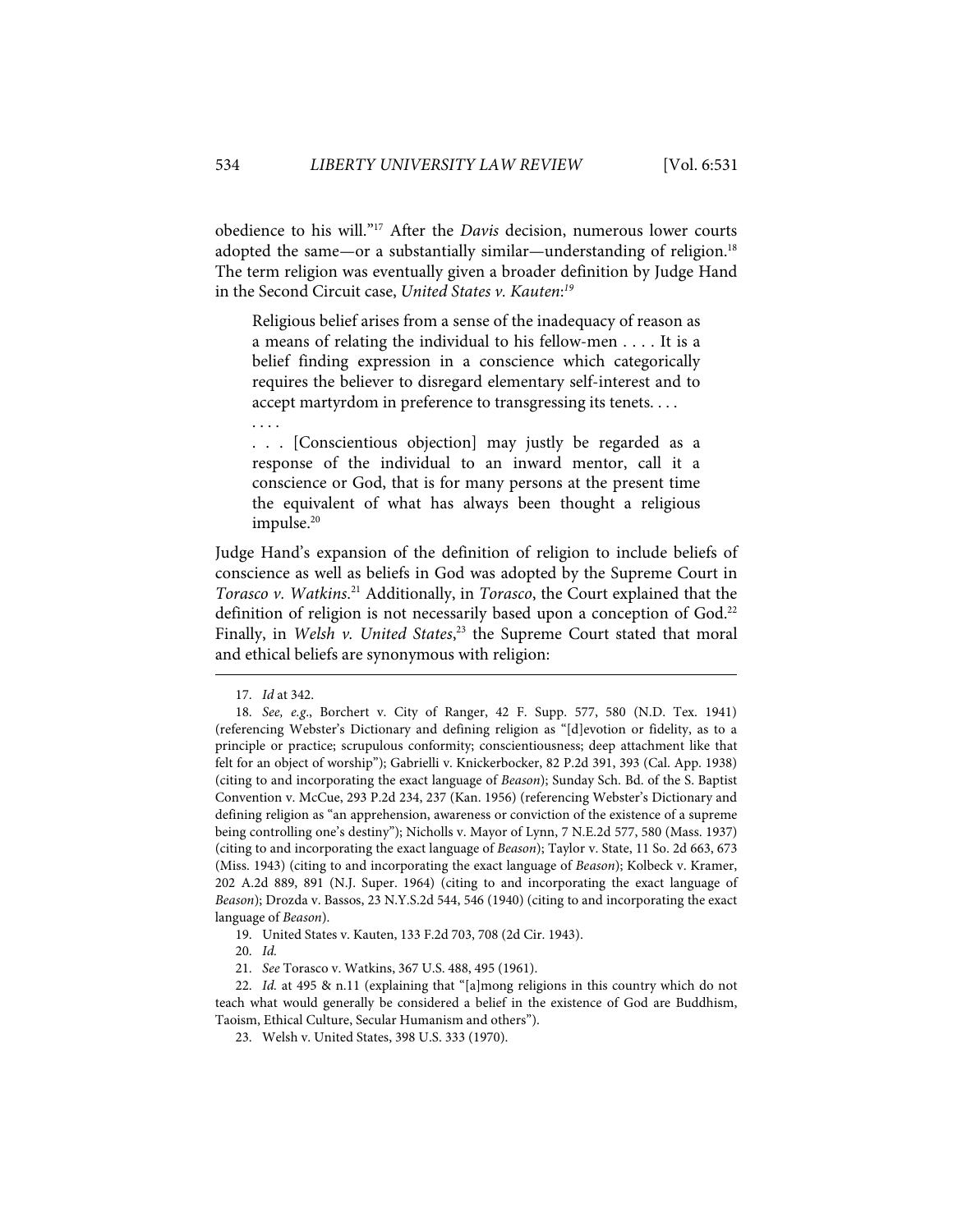Most of the great religions of today and of the past have embodied the idea of a Supreme Being or a Supreme Reality —a God—who communicates to man in some way a consciousness of what is right and should be done, of what is wrong and therefore should be shunned. If an individual deeply and sincerely holds beliefs that are purely ethical or moral in source and content but that nevertheless impose upon him a duty of conscience to refrain from participating in any war at any time, those beliefs certainly occupy in the life of that individual "a place parallel to that filled by God" in traditionally religious persons. Because his beliefs function as a religion in his life, such an individual is as much entitled to a "religious" conscientious objector exemption . . . as is someone who derives his conscientious opposition to war from traditional religious convictions.24

#### 2. The Definition of Church

Church can best be described as a religious corporation, which, according to Black's Law Dictionary, is "created to carry out some ecclesiastical or religious purpose."25 Congress, however, has not defined the term church.<sup>26</sup> Congress consistently uses the term church in legislation, but it leaves the interpretation of the term to administrative agencies such as the Internal Revenue Service.<sup>27</sup>

 <sup>24.</sup> Id. at 340.

 <sup>25.</sup> BLACK'S LAW DICTIONARY 394 (Deluxe 9th ed. 2009).

 <sup>26.</sup> For a discussion of Congress and its decision not to define church, see Charles M. Whelan, Church in the Internal Revenue Code, 45 FORDHAM L. REV. 885 (1977).

 <sup>27.</sup> Id. Additionally, since Congress has not defined church, the courts have been left free to develop their own definitions. See, e.g., Twin-City Bible Church v. Zoning Bd. of App., 365 N.E.2d 1381, 1382, 1384 (Ill. 1977) (holding that the term "church" includes the use of a residential home for meetings and religious education classes); Synod of Chesapeake, Inc. v. Newark, 254 A.2d 611, 612-14 (Del. 1969) (holding that a residential home could be used for religious gathering, and, under those circumstances, constituted a "church"); Bd. of Zoning App. v. Wheaton, 76 N.E.2d 597, 601 (Ind. 1948) (holding that a priest's home and the living quarters for nuns were "an integral part of any Roman Catholic church project"); Cmty. Synagogue v. Bates, 136 N.E.2d 488, 488-89 (1956) (holding a large piece of land with a home used for youth activities and as a synagogue qualified as a church); City of Concord v. New Testament Baptist Church, 382 A.2d 377, 380 (N.H. 1978) (holding that "a school may be considered as an integral and inseparable part of a church").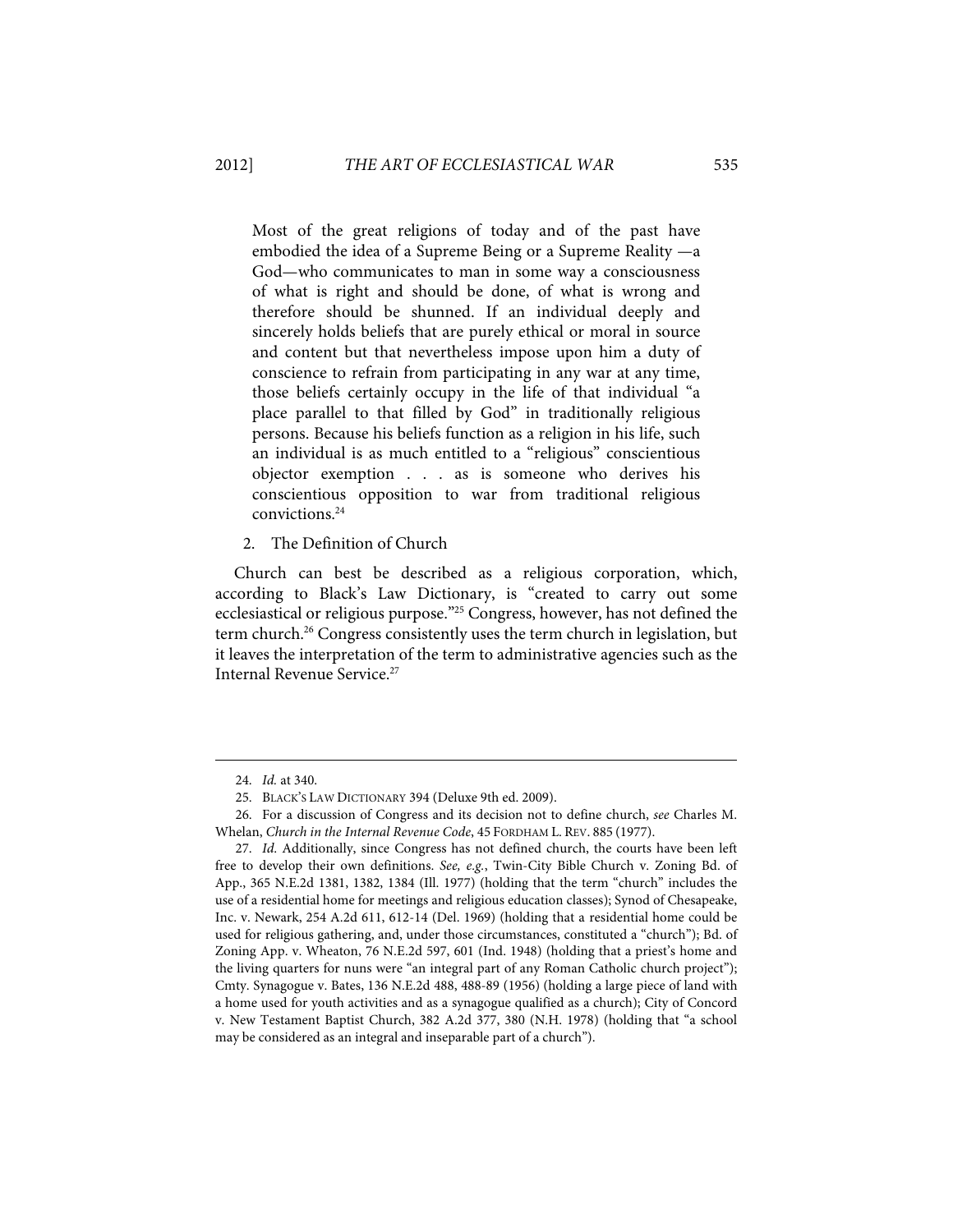The Internal Revenue Service created a list of criteria that must be examined to determine whether an organization is a church.<sup>28</sup> These criteria are:

- 1. A distinct legal existence;
- 2. A recognized creed and form of worship;
- 3. A definite and distinct ecclesiastical government;
- 4. A formal code of doctrine and discipline;
- 5. A distinct religious history;

6. A membership not associated with any other church or denomination;

7. An organization of ordained ministers;

8. Ordained ministers selected after completing prescribed duties;

- 9. A literature of its own;
- 10. Established places of worship;
- 11. Regular congregations;
- 12. Regular religious services;
- 13. Sunday schools for religious instruction of the young;
- 14. Schools for the preparation of its ministers.<sup>29</sup>

In American Guidance Foundation v. United States,<sup>30</sup> a federal district court adopted the IRS criteria.<sup>31</sup> However, it is important to note that the tax code does not have a definition of church—the criteria are only used as a guide to determine whether the organization is a church.<sup>32</sup>

A church can function under one of two organizational patterns: a corporation or an unincorporated association.<sup>33</sup> An unincorporated association is defined in Barr v. United Methodist Church<sup>34</sup> as "(1) a group whose members share a common purpose, and (2) who function under a common name under circumstances where fairness requires the group be recognized as a legal entity."35 Unincorporated churches do not have a legal existence; thus, they cannot own or transfer property, cannot make or enter

 <sup>28.</sup> See Speech of Jerome Kurtz, IRS Commissioner, at PLI Seventh Biennial Conference on Tax Planning, Jan. 9, 1978, reprinted in 9 FEDERAL TAXES (P-H) § 54,820 (1978).

 <sup>29.</sup> Am. Guidance Found. v. United States, 490 F. Supp. 304, 306 n.2 (D.D.C. 1980).

 <sup>30.</sup> Am. Guidance Found., 490 F. Supp. 304.

 <sup>31.</sup> Id. at 306 n.2.

 <sup>32.</sup> See Whelan, supra note 26, at 887.

 <sup>33. 2</sup> RICHARD R. HAMMAR, PASTOR, CHURCH, & LAW § 6, at 51 (2007).

 <sup>34.</sup> Barr v. United Methodist Church, 153 Cal. Rptr. 322 (Cal. Ct. App. 1979).

 <sup>35.</sup> Id. at 328.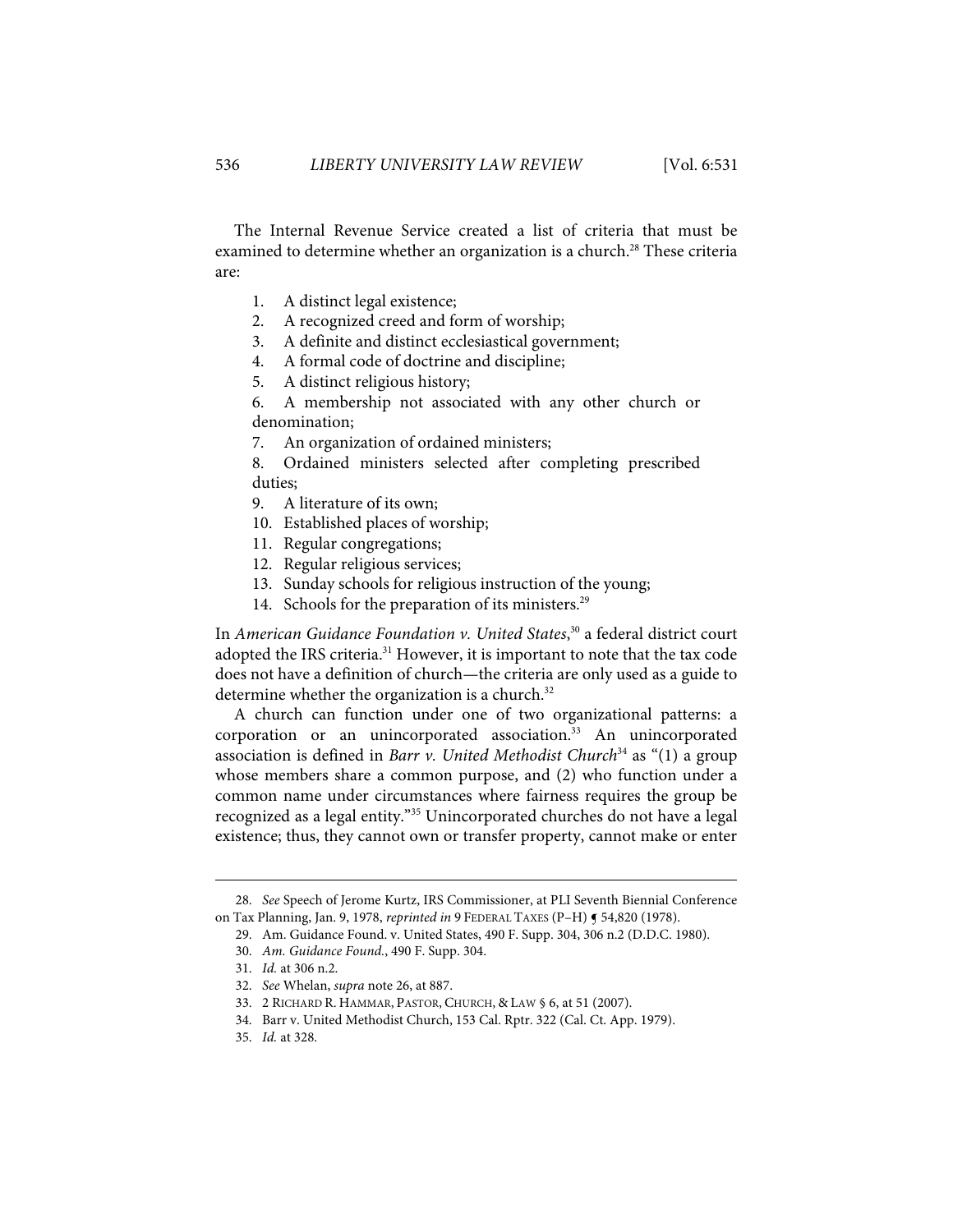into contracts, and are not able to sue or be sued.<sup>36</sup> Additionally, the members of the organization are held personally liable for acts committed during the course of the organization's business.<sup>37</sup> Many states have created laws that counteract these "unincorporated disabilities."38 Nevertheless, in states where the disability still exists, the organization may "act only through its membership."39

For a church to properly exist as a legal organization without the disabilities of being unincorporated, it must incorporate.<sup>40</sup> The procedures for incorporation can vary from state to state.<sup>41</sup> The most common model for church incorporation, adopted by many states, is the Model Nonprofit Corporation Act.42 The Model Nonprofit Corporation Act sets forth the procedures for incorporation.<sup>43</sup> The procedures require application to the secretary of state, who reviews the articles of incorporation to ensure compliance, and then issues a certificate of incorporation to the church.<sup>44</sup> Another method of incorporation for churches is through special state statutes.45 Most state statutes apply only to the large ecclesiastical bodies such as the Roman Catholic Church.<sup>46</sup> However, New York, Michigan, and New Jersey have statutes that include multiple denominational churches.<sup>47</sup>

Another method of incorporation is through the court.<sup>48</sup> Some states allow incorporation through submitting incorporation documents—such as articles of incorporation and articles of agreement—to a local court.<sup>49</sup> The court then determines the validity of the request and issues incorporation documents.<sup>50</sup> Finally, even if a church does not comply with the technical requirements of incorporation, it may be considered a "de facto" corporation.51 In order for a church to be a "de facto" corporation, it must

- 40. Id. § 6-02, at 62.
- 41. Id. § 6-02, at 64.
- 42. Id.

- 43. Id.
- 44. Id.
- 45. Id. § 6-02.1, at 72.
- 46. Id.
- 47. See Kauper, supra note 37, at 1534 & n.175.
- 48. 2 HAMMAR, supra note 33, § 6-02.1, at 73.
- 49. Id.
- 50. Id.
- 51. Id. § 6-02.1, at 76.

 <sup>36. 2</sup> HAMMAR, supra note 33, § 6-01, at 52.

 <sup>37.</sup> Paul G. Kauper & Stephen C. Ellis, Religious Corporations and the Law, 71 MICH. L. REV. 1499, 1506 (1973).

 <sup>38.</sup> Id. at 1510.

 <sup>39. 2</sup> HAMMAR, supra note 33, § 6-01, at 54.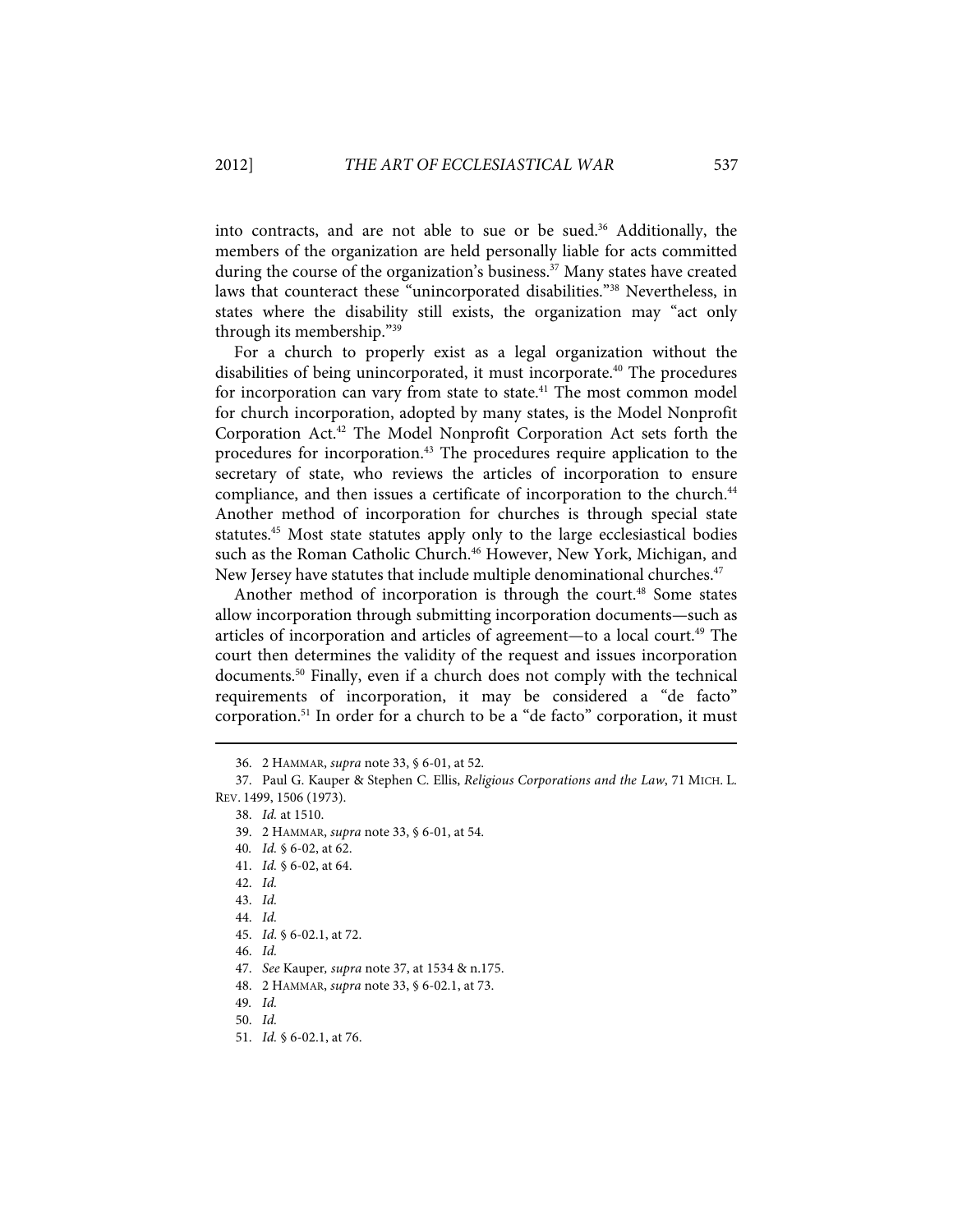comply with the following three requirements: "(1) A special act or general law under which a corporation may lawfully exist, (2) a bona fide attempt to organize under the law and colorable compliance with the statutory requirements, and (3) actual user or exercise of corporate powers in pursuance of such law or attempted organization."52

Once incorporated, the church must develop rules for its internal operation.53 One court stated, "It has been uniformly held that religious organizations have the right to prescribe such rules and regulations as to the conduct of their own affairs as they may think proper, so long as the same are not inconsistent with the Constitution and the law of the land."54 The best form of organization is for the church to have a corporate charter that states the purposes and beliefs of the church and then to create rules for internal operation known as bylaws.<sup>55</sup> A court has held, "Religious and quasi-religious societies may adopt a constitution and laws for the regulation of their affairs, if conformable and subordinate to the charter and not repugnant to the law of the land  $\dots$ ."<sup>56</sup> Bylaws play a very important role in the development of a church, and they must be adopted to protect the church's operation.<sup>57</sup> In Fellowship Tabernacle, Inc. v. Baker,<sup>58</sup> the court ruled that the church's bylaws played an important role in its decision.<sup>59</sup> The court said,

[T]he jury was asked to determine if the reasons the board listed were, in fact, why the church fired Baker and whether that action was proper under the church's own bylaws. The bylaws were not simply church rules governing religious doctrine and policy, but were, rather, the bylaws of an Idaho non-profit corporation governing its corporate affairs.<sup>60</sup>

Now that the church has been defined, and the organization and structure of the church has been set forth, it is necessary to look at the development of the First Amendment's Religion Clauses.

 <sup>52.</sup> See Tr. of Peninsular Annual Conference of the Methodist Church, Inc. v. Spencer, 183 A.2d 588, 592 (Del. 1962).

 <sup>53. 2</sup> HAMMAR, supra note 33, at § 6-02.2, 76.

 <sup>54.</sup> Ohio Se. Conference of Evangelical United Brethren Church v. Kruger, 243 N.E.2d 781, 787 (Ct. Com. Pl. of Ohio 1968).

 <sup>55. 2</sup> HAMMAR, supra note 33, § 6-02.1, at 79-80.

 <sup>56.</sup> Leeds v. Harrison, 87 A.2d 713, 720 (N.J. 1952).

 <sup>57.</sup> See 2 HAMMAR, supra note 33, § 6-02.1, at 80.

 <sup>58.</sup> Fellowship Tabernacle, Inc. v. Baker, 869 P.2d 578 (Idaho Ct. App. 1994).

 <sup>59.</sup> Id. at 583.

 <sup>60.</sup> Id.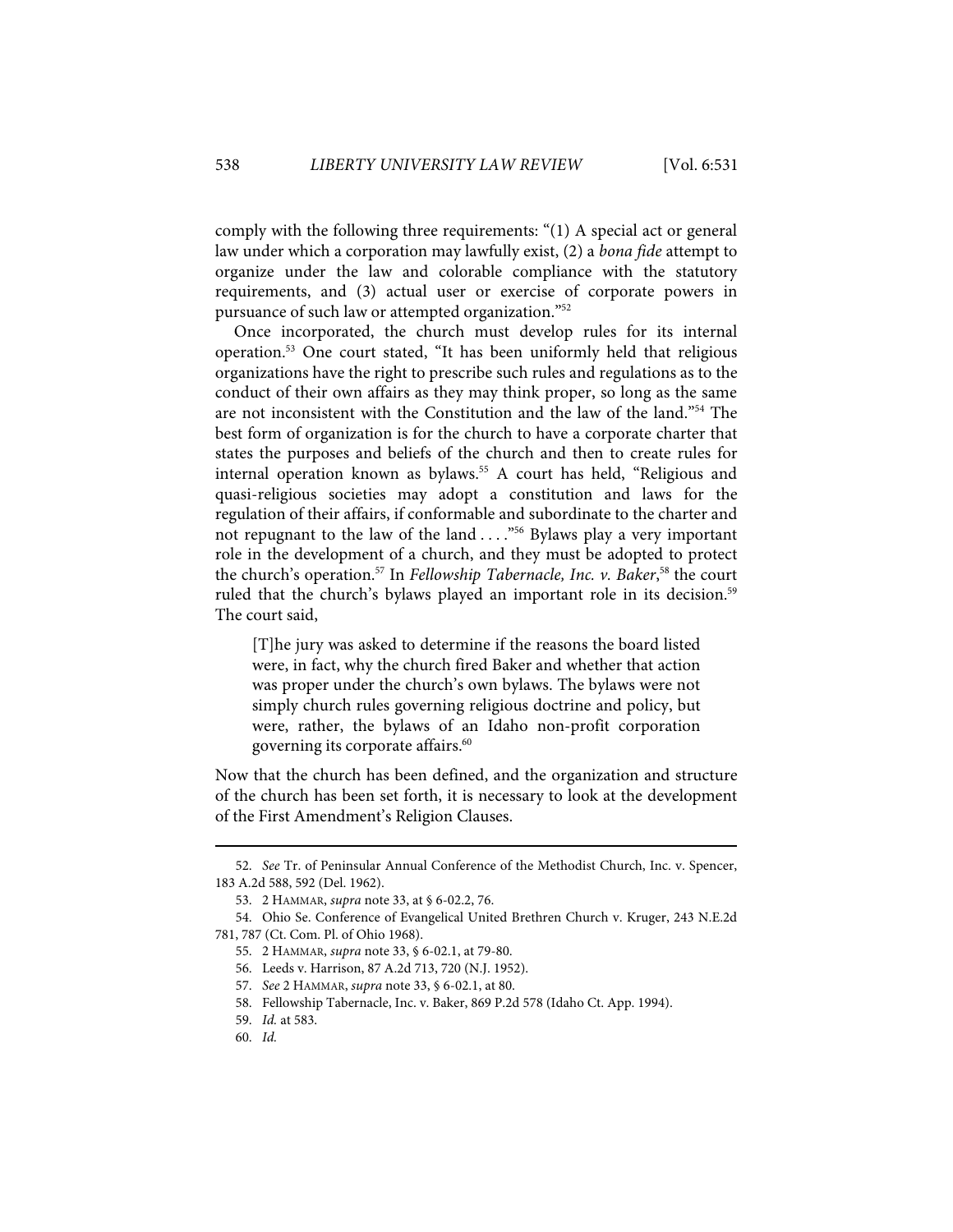### B. The Religion Clauses of the First Amendment

The Constitution of the United States does not address religions or churches.61 Nevertheless, the last sentence of the last clause in Article VI says, "[N]o religious Test shall ever be required as a Qualification to any Office or public Trust under the United States."62 This no-religious test clause became the subject for debate in the various state conventions because of the concern that it was tantamount to a declaration of a purely secular society.<sup>63</sup> The greater concern, however, was that the Constitution did not protect the rights of citizens from infringement by the federal government.<sup>64</sup>

After the ratification of the Constitution, the first Congress created a list of various drafts of the First Amendment on June 8, 1789.<sup>65</sup> These drafts help to discern Congress's purpose for the First Amendment.<sup>66</sup> After

j

House Drafts[:] 1. The civil rights of none shall be abridged on account of religious belief or worship, nor shall any national religion be established, nor shall the full and equal rights of conscience in any manner or on any pretext infringed. 2. No religion shall be established by law, nor shall the equal rights of conscience be infringed. 3. Congress shall make no laws touching upon religion, or infringing the rights of conscience. 4. Congress shall make no law establishing religion, or to prevent the free exercise thereof, or to infringe on the rights of conscience. 5. Congress shall make no law establishing religion, or prohibiting the free exercise thereof, nor shall the rights of conscience be infringed. Senate Drafts[:] 6. Congress shall make no law establishing one religious sect or society in preference to others, nor shall the rights of conscience be infringed. 7. Congress shall not make any law, infringing the rights of conscience, or establishing any Religious Sect or Society. 8. Congress shall make no law establishing any particular denomination of religion in preference to another, or prohibiting free exercise thereof, nor shall the rights of conscience be infringed. 9. Congress shall make no law establishing religion, or prohibiting the free exercise thereof. 10. Congress shall make no law establishing articles of faith or a mode of worship, or prohibiting the free exercise of religion.

 <sup>61.</sup> This is not to say that the word "religion" does not appear in the Constitution. Instead, it demonstrates that religion was not a major concern of the Founding Fathers at the Constitutional Convention. In fact, the Constitution has been referred to as a "Godless Constitution." ISAAC KRAMNICK & R. LAURENCE MOORE, THE GODLESS CONSTITUTION: A MORAL DEFENSE OF THE SECULAR STATE 26-45 (2005).

 <sup>62.</sup> U.S. CONST. art. VI, § 3, cl. 2.

 <sup>63.</sup> RONALD B. FLOWERS ET AL., RELIGIOUS FREEDOM AND THE SUPREME COURT 22 (2008).

 <sup>64.</sup> Id.

 <sup>65.</sup> Id. at 23.

 <sup>66.</sup> Id.;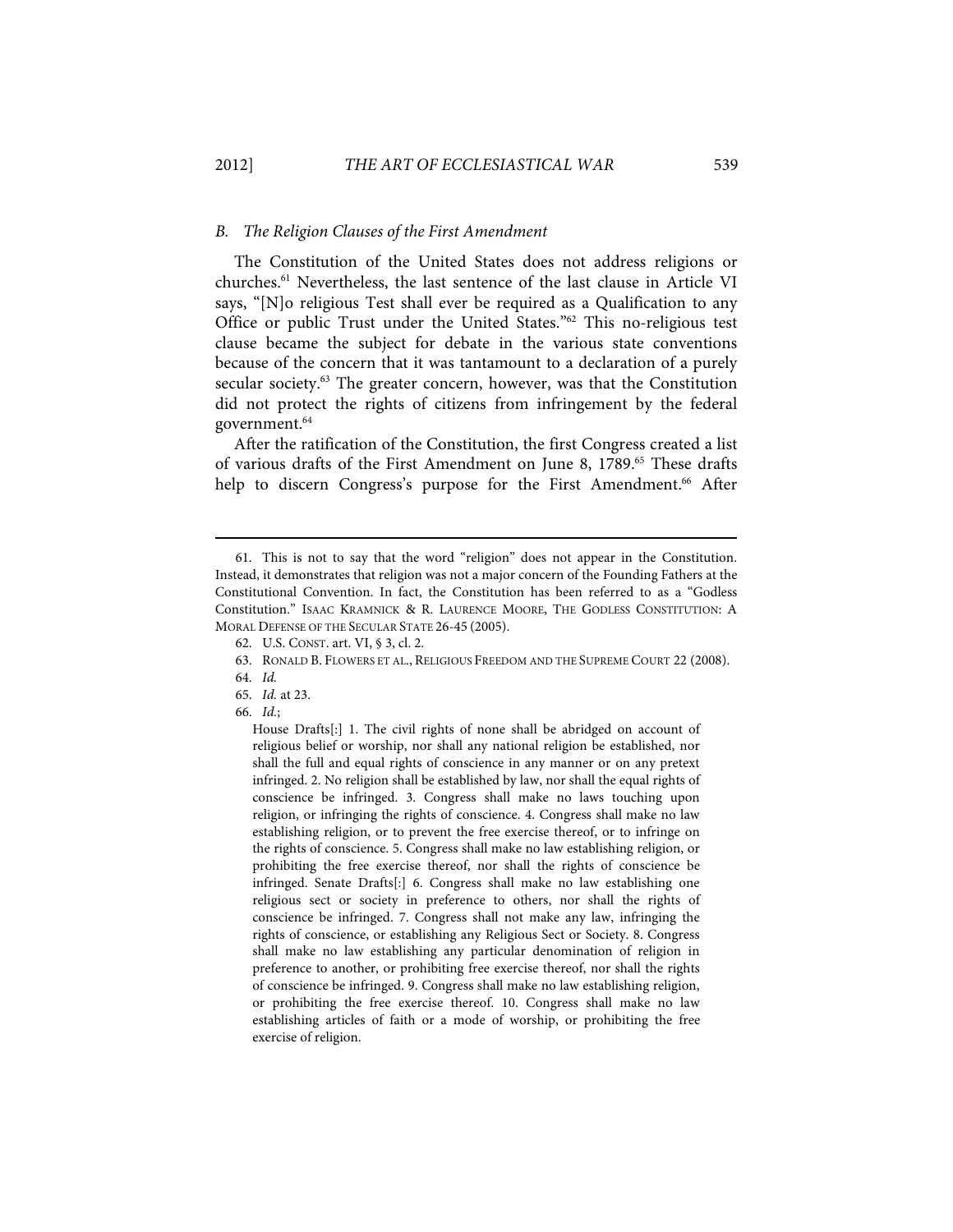receiving the various drafts, Congress formed a House-Senate conference committee to decide on the final language of the First Amendment.67 The final version of the First Amendment's Religion Clauses says "Congress shall make no law respecting an establishment of religion, or prohibiting the free exercise thereof . . . ."68

As evidenced by the language of the drafts, "the framers appeared to have consciously rejected efforts to adopt a narrow prohibition on religious establishments."69 Thus, the purpose of the First Amendment's Religion Clauses was to "guard against any establishment at a national level."70 Supreme Court Justice Clarence Thomas wrote that "an important function of the [Establishment] Clause was to 'make clear that Congress could not interfere with state establishments.' The Clause, then, 'is best understood as a federalism provision' that 'protects state establishments from federal interference.'"71 John Eidsmoe believes that the Religion Clauses of the First Amendment were designed to prevent the government from establishing a national church and to protect the free exercise of religion within the states.<sup>72</sup> According to Greg Bahnsen, the Religion Clauses of the First Amendment simply "prohibited the establishment of one denomination as the state church."73 Initially, the First Amendment limited the jurisdiction of the federal government, but it did not limit the jurisdiction of the states in religious matters.<sup>74</sup> Before the Revolutionary War, eight of the thirteen colonies established churches, and out of the remaining five colonies, four established religions.75 Because of the inconsistencies among federal and state laws concerning the establishment of religion, the Supreme Court applied the First Amendment Free Exercise Clause to the states in Cantwell v. Connecticut.<sup>76</sup> The Supreme Court then applied the First Amendment Establishment Clause to the states in Everson v. Board of Education.<sup>77</sup>

- 69. FLOWERS, supra note 63, at 23.
- 70. Id. at 24.

- 71. Cutter v. Wilkinson, 544 U.S. 709, 727-28 (2005) (quoting Elk Grove United Sch.
- Dist. v. Newdow, 542 U.S. 1, 50 (2004)(Thomas, J., concurring)).
	- 72. JOHN EIDSMOE, THE CHRISTIAN LEGAL ADVISOR 134-35 (1984).
	- 73. GREG BAHNSEN, BY THIS STANDARD 204 (2008).
	- 74. See Cantwell v. Connecticut, 310 U.S. 296, 303 (1940).
	- 75. Engle v. Vitale, 370 U.S. 421, 427-48 (1962).
	- 76. Cantwell, 310 U.S. at 303-04.
	- 77. Everson v. Bd. of Educ., 330 U.S. 1, 15-18 (1947).

THE COMPLETE BILL OF RIGHTS: THE DRAFTS, DEBATES, SOURCES, AND ORIGINS 1-10 (Neil H. Cogan ed., 1997).

 <sup>67.</sup> FLOWERS, supra note 63, at 23.

 <sup>68.</sup> U.S. CONST. amend. I.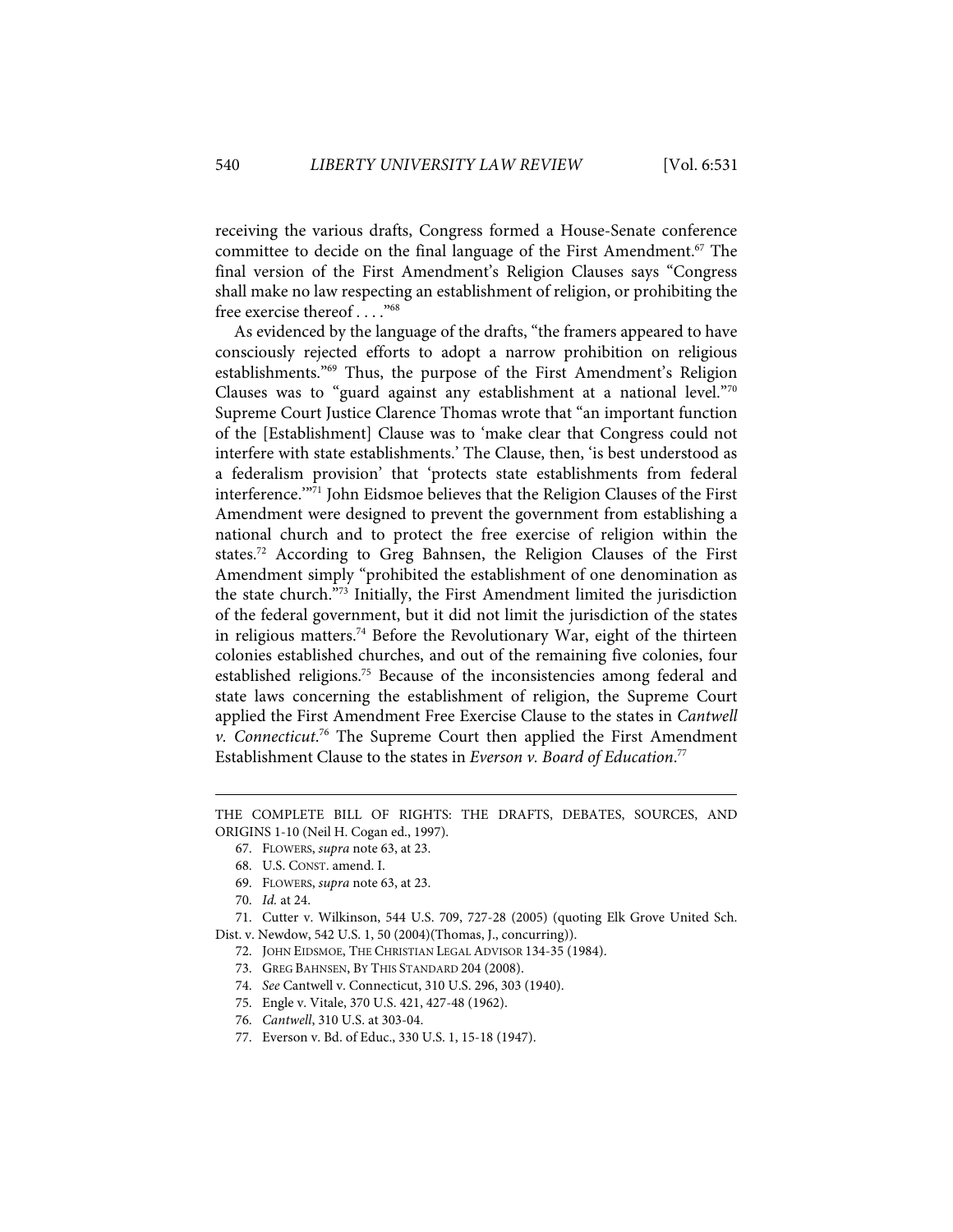### C. The Supreme Court's Church Dispute Jurisprudence

In Watson v. Jones,<sup>78</sup> the Supreme Court heard its first church dispute case. The Court held that "whenever the questions of discipline, or of faith, of ecclesiastical rule, custom, or law have been decided by the highest church judicatory to which the matter has been carried, the legal tribunals must accept such decisions as final, and as binding on them . . . ."79 The Court said that civil courts, if they tried to decide "matters of faith, discipline, and doctrine" . . . "would only involve themselves in a sea of uncertainty and doubt which would do anything but improve either religion or good morals."80

Notably, in Watson, the Court did not base its decision upon the Free Exercise Clause; instead, it based its decision on jurisdictional grounds courts do not have jurisdiction over religion.<sup>81</sup> However, in 1952, the

Nor do we see that justice would be likely to be promoted by submitting those decisions to review in the ordinary judicial tribunals. Each of these large and influential bodies (to mention no others, let reference be had to the Protestant Episcopal, the Methodist Episcopal, and the Presbyterian churches), has a body of constitutional and ecclesiastical law of its own, to be found in their written organic laws, their books of discipline, in their collections of precedents, in their usage and customs, which as to each constitute a system of ecclesiastical law and religious faith that tasks the ablest minds to become familiar with. It is not to be supposed that the judges of the civil courts can be as competent in the ecclesiastical law and religious faith of all these bodies as the ablest men in each are in reference to their own. It would therefore be an appeal from the more learned tribunal in the law which should decide the case, to one which is less so.

# Id. at 729.

1

81. The Court explained:

But it is a very different thing where a subject-matter of dispute, strictly and purely ecclesiastical in its character, a matter over which the civil courts exercise no jurisdiction, a matter which concerns theological controversy, church discipline, ecclesiastical government, or the conformity of the members

 <sup>78.</sup> Watson v. Jones, 80 U.S. 679 (1871).

 <sup>79.</sup> Id. at 727. The Court explained this limitation:

All who unite themselves to such a body do so with an implied consent to this government, and are bound to submit to it. But it would be a vain consent and would lead to the total subversion of such religious bodies, if any one aggrieved by one of their decisions could appeal to the secular courts and have them reversed. It is of the essence of these religious unions, and of their right to establish tribunals for the decision of questions arising among themselves, that those decisions should be binding in all cases of ecclesiastical cognizance, subject only to such appeals as the organism itself provides for.

 <sup>80.</sup> Id. at 732.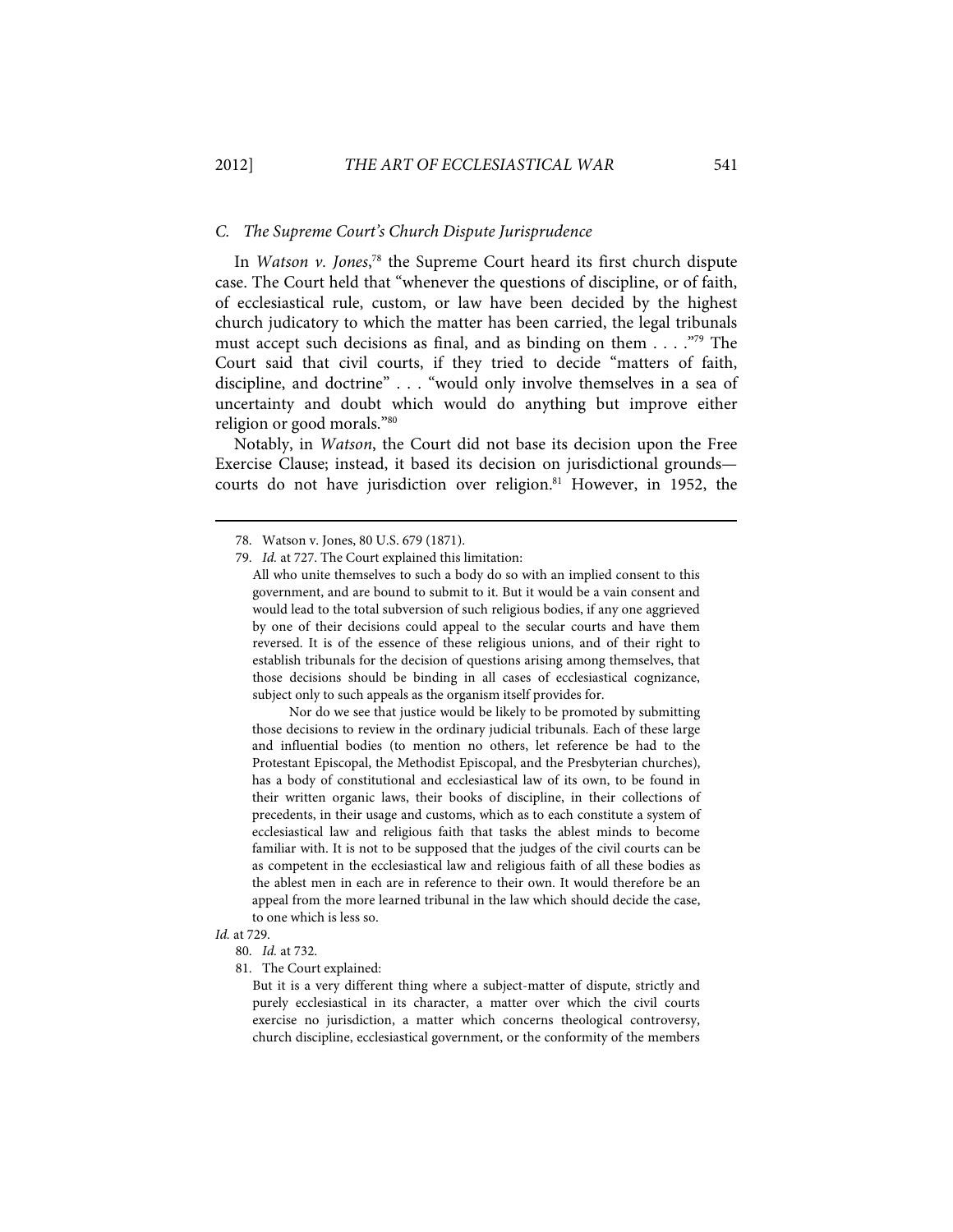Supreme Court held that Watson is also the standard for the Court's Free Exercise Clause jurisprudence.<sup>82</sup> In *Kedroff*, the Court clarified the *Watson* decision:

The opinion radiates, however, a spirit of freedom for religious organizations, and independence from secular control or manipulation, in short, power to decide for themselves, free from state interference, matters of church government as well as those of faith and doctrine. [Freedom from government interference] we think must now be said to have federal constitutional protection as a part of the free exercise of religion.<sup>83</sup>

The Court did not stop there: "the Supreme Court's basic constitutional approach, established in three cases decided between 1969 and 1979, is that secular courts must not determine questions of religious doctrine and practice."84

The first case, Presbyterian Church in the United States v. Mary Elizabeth Blue Hull Memorial Presbyterian Church, involved local Georgia churches withdrawing from the national church organization under the claim that

Id. at 733-34.

of the church to the standard of morals required of them, becomes the subject of its action. It may be said here, also, that no jurisdiction has been conferred on the tribunal to try the particular case before it, or that, in its judgment, it exceeds the powers conferred upon it, or that the laws of the church do not authorize the particular form of proceeding adopted; and, in a sense often used in the courts, all of those may be said to be questions of jurisdiction. But it is easy to see that if the civil courts are to inquire into all these matters, the whole subject of the doctrinal theology, the usages and customs, the written laws, and fundamental organization of every religious denomination may, and must, be examined into with minuteness and care, for they would become, in almost every case, the criteria by which the validity of the ecclesiastical decree would be determined in the civil court. This principle would deprive these bodies of the right of construing their own church laws, would open the way to all the evils which we have depicted as attendant upon the doctrine of Lord Eldon, and would, in effect, transfer to the civil courts where property rights were concerned the decision of all ecclesiastical questions.

 <sup>82.</sup> Kedroff v. St. Nicholas Cathedral, 344 U.S. 94, 115-16 (1952).

 <sup>83.</sup> Id.

 <sup>84.</sup> Kent Greenawalt, Hands Off! Civil Court Involvement in Conflicts over Religious Property, 98 COLUM. L. REV. 1843, 1844 (1998). The three cases are: Jones v. Wolf, 443 U.S. 595, 602 (1979); Serbian Eastern Orthodox Diocese for the United States of America and Canada v. Milivojevich, 426 U.S. 696, 708 (1976); and Presbyterian Church in the United States v. Mary Elizabeth Blue Hull Mem'l Presbyterian Church, 393 U.S. 440, 449 (1969).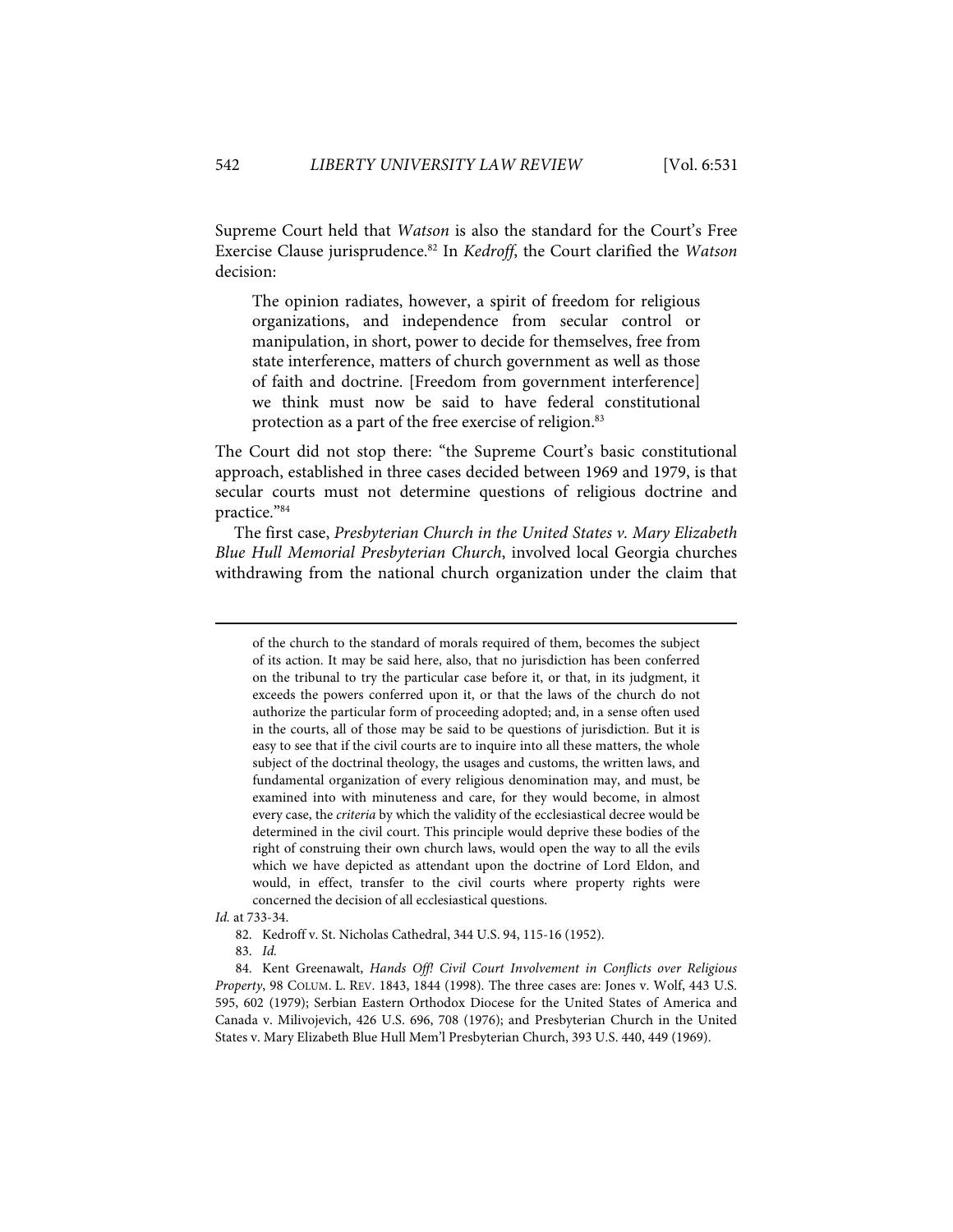the national organization departed from the doctrines of their affiliation.<sup>85</sup> Their withdrawal was because of a substantial dispute over doctrinal issues.86 The Court held that the issue raised a problem "of inhibiting the free development of religious doctrine and of implicating secular interests in matters of purely ecclesiastical concern."87 The Court went on to say that neutral principles of law can be used to resolve disputes, but they must not "resolve underlying controversies over religious doctrine."88

Seven years later, the Supreme Court heard another Free Exercise Clause church dispute case.<sup>89</sup> Milivojevich involved a hierarchical church, and the dispute was over the dismissal of the Bishop of the church.<sup>90</sup> The Bishop argued that his dismissal was arbitrary and contrary to church procedures.<sup>91</sup> The Supreme Court disagreed and applied the neutral principles of law approach.<sup>92</sup> Justice Brennan wrote that the neutral principles of law approach applies to matters of church government as well as doctrine.<sup>93</sup> Justice Brennan went on to say that courts cannot assess church rules or adjudicate between the different religious understandings.<sup>94</sup> Instead, resolution must be made without an extensive inquiry by the courts, and if it cannot be made without the inquiry, courts cannot rule against the decisions of the highest ecclesiastical tribunal within the hierarchical church.95 Justice Rehnquist dissented and wrote that the Court's decision to defer to ecclesiastical decisions of religions that involve hierarchical organizations would create "far more serious problems under the Establishment Clause."96

In Jones v. Wolf, $97$  decided in 1979, the Supreme Court heard a case involving a Presbyterian church that split.<sup>98</sup> The split resulted in two unique congregations.99 The minority congregation sued to maintain control of the

1

88. Id.

91. Id.

 <sup>85.</sup> Presbyterian Church, 393 U.S. at 442.

 <sup>86.</sup> Id.

 <sup>87.</sup> Id. at 449.

<sup>89</sup>. Milivojevich, 426 U.S. at 705.

 <sup>90.</sup> Id.

 <sup>92.</sup> Id. at 698, 709-10.

 <sup>93.</sup> Id. at 709-10.

 <sup>94.</sup> Id. at 710-11.

 <sup>95.</sup> Id. at 724-25.

 <sup>96.</sup> Id. at 734.

 <sup>97.</sup> Jones v. Wolf, 443 U.S. 595, 595 (1979).

 <sup>98.</sup> Id. at 597.

 <sup>99.</sup> Id. at 598.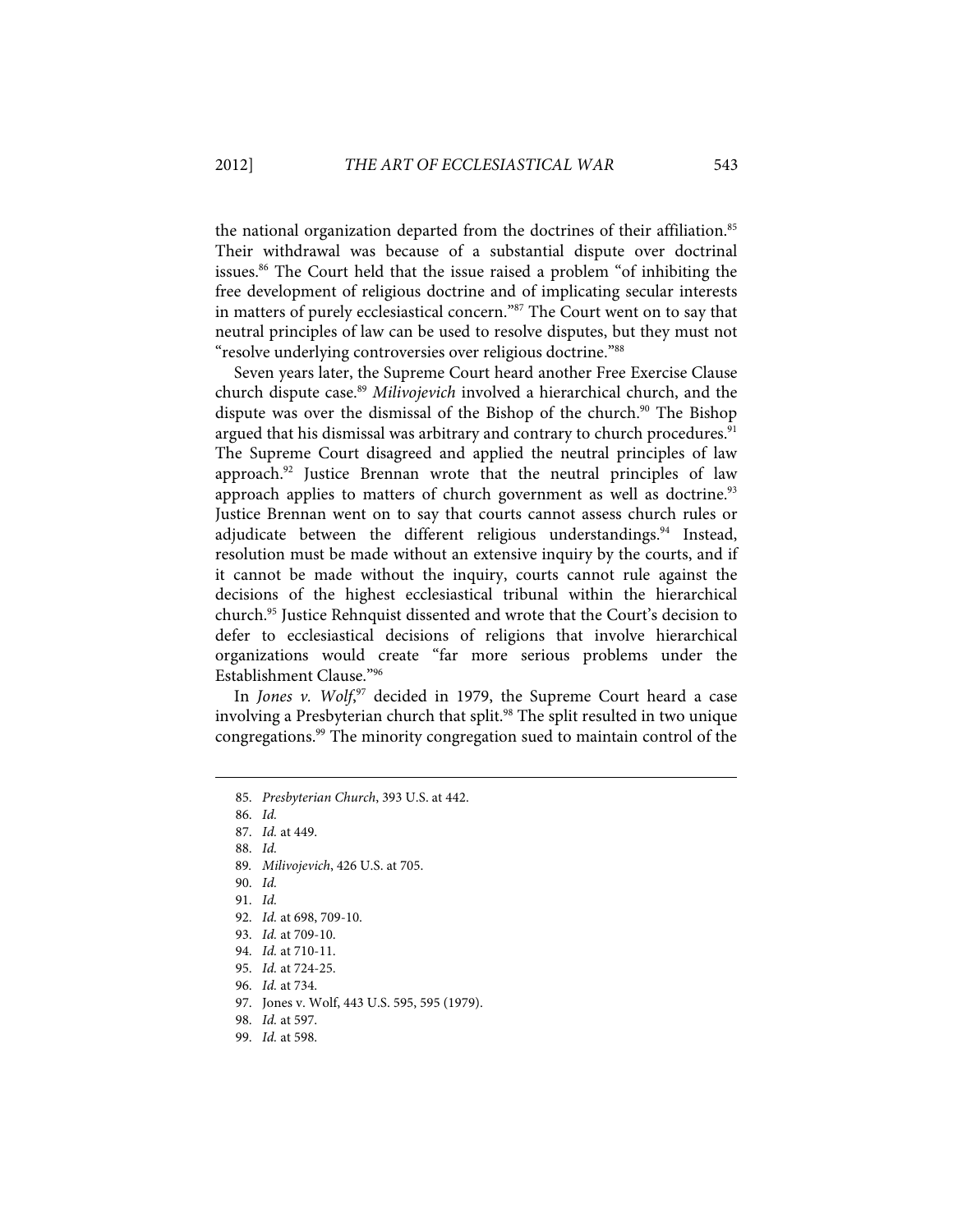church property.100 The lower court used the neutral principles approach and found in favor of the majority congregation.<sup>101</sup> The Supreme Court upheld the Georgia court's application of the neutral principles standard.<sup>102</sup> However, the court stated that if the church had established appropriate provisions within the church's constitution or bylaws, then the court would have been prohibited from ruling on the issue because it would have involved "considerations of religious doctrine and polity."103 In summation, courts cannot answer questions that involve purely religious matters; however, courts can answer questions that do not call for the interpretation of purely religious matters.

The cases discussed above allow state courts a large variety of options when adjudicating church disputes, and the Supreme Court, in all of the cases, was split.104 Additionally, the Supreme Court has not revisited its Free Exercise Clause church dispute jurisprudence in more than thirty years since its decision in  $Wolf^{105}$  But the Supreme Court has revisited its Free Exercise Clause jurisprudence in two significant cases decided in 1990 and 2012: Employment Division v. Smith<sup>106</sup> and Hosanna-Tabor.<sup>107</sup>

#### D. Employment Division v. Smith: Neutral Principles of Law Redux

In Smith, the Supreme Court interpreted the Free Exercise Clause in light of government regulation of religious practices.<sup>108</sup> The petitioners were Native Americans who were denied unemployment benefits because they were fired from their jobs for ingesting peyote during a religious ceremony.109 The Court held that the Free Exercise Clause was not violated.110 The Court ruled that the "right of free exercise does not relieve an individual of the obligation to comply with a valid and neutral law of general applicability on the ground that the law proscribes (or prescribes) conduct that his religion prescribes (or proscribes)."<sup>111</sup>

 <sup>100.</sup> Id. at 598-99.

 <sup>101.</sup> Id. at 599.

 <sup>102.</sup> Id. at 604-06.

 <sup>103.</sup> Id. at 608.

 <sup>104.</sup> See Greenawalt, supra note 84, at 1860.

 <sup>105.</sup> See 4 HAMMAR, supra note 33, at § 9-07, 105. ("The most recent decision of the Supreme Court came in 1979.").

 <sup>106.</sup> Emp't Div., Dept. of Human Res. of Ore. v. Smith, 494 U.S. 872 (1990).

 <sup>107.</sup> Hosanna-Tabor Evangelical Lutheran Church & Sch. v. EEOC, 132 S. Ct. 694 (2012).

 <sup>108.</sup> Smith, 494 U.S. at 879.

 <sup>109.</sup> Id. at 874.

 <sup>110.</sup> Id. at 890.

 <sup>111.</sup> Id. at 879 (internal quotations marks omitted).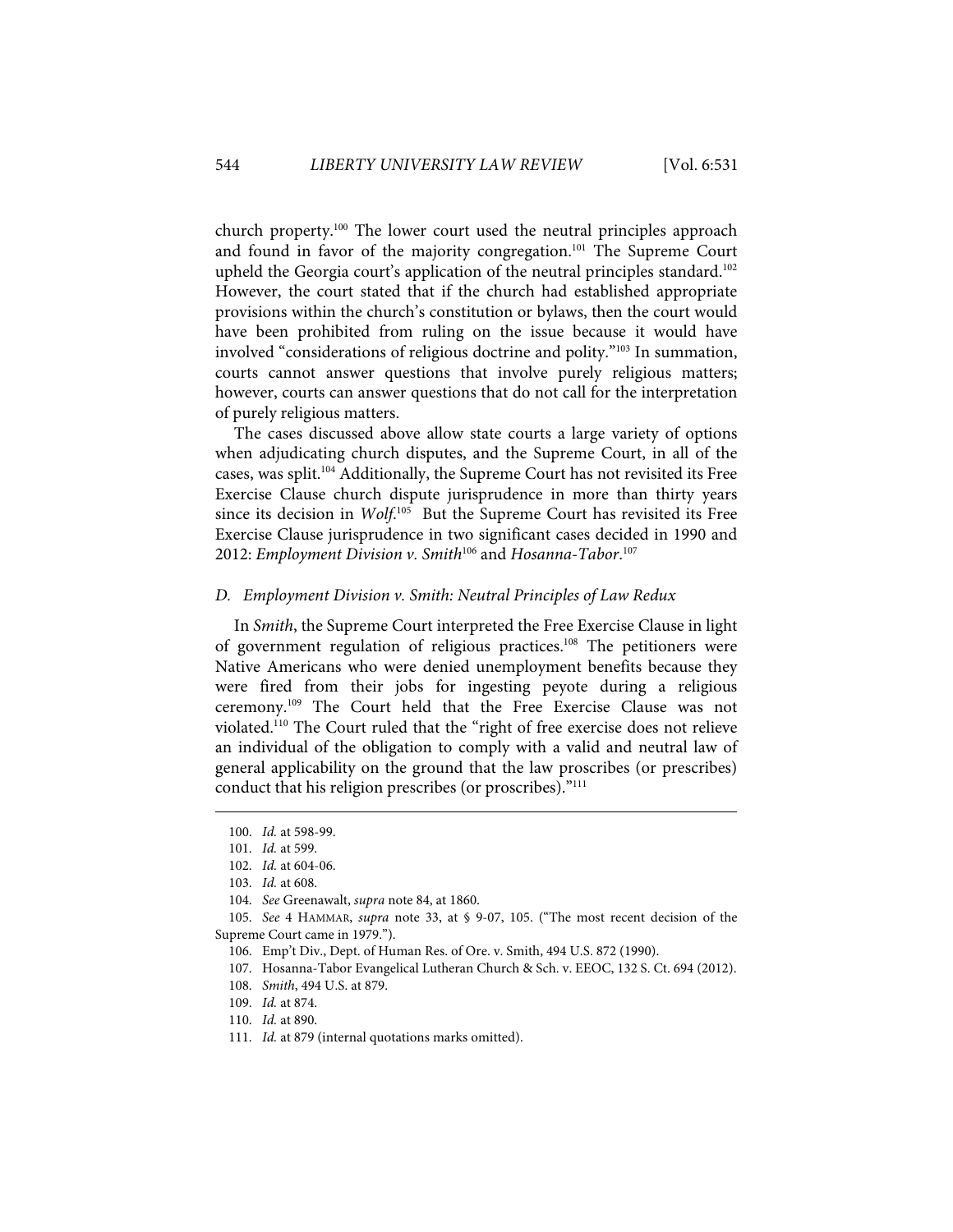Although Smith stands for the proposition that neutral laws of general applicability cannot be avoided on free exercise grounds, it does not necessarily apply to church dispute cases. The Court specifically distinguished a government regulation of "physical acts"—such as the regulation in Smith—from a government regulation that "lend[s] its power to one or the other side in controversies over religious authority or dogma."112 But Smith does demonstrate the Supreme Court's continued use of the neutral principles of law approach to Free Exercise Clause jurisprudence.

#### E. Hosanna-Tabor: The Ministerial Exception

Hosanna-Tabor represents the Supreme Court's most recent Free Exercise Clause decision.<sup>113</sup> The case revolved around a church-operated school's decision to terminate the employment of a teacher at the school.<sup>114</sup> The teacher alleged that her employment was terminated in violation of the anti-discrimination provisions of the Americans with Disability Act.115 The question before the court was "whether the Establishment and Free Exercise Clauses of the First Amendment bar such an action when the employer is a religious group and the employee is one of the group's ministers."116 The court held that the First Amendment did bar such an action.<sup>117</sup>

In reaching its holding, the Supreme Court acknowledged, for the first time, the existence of a "ministerial exception"118 to employment

 <sup>112.</sup> Id. at 877.

 <sup>113.</sup> Hosanna-Tabor Evangelical Lutheran Church & Sch. V. EEOC, 132 S. Ct. 694, 694 (2012).

 <sup>114.</sup> Id. at 699.

 <sup>115.</sup> Id. at 701. The teacher, Cheryl Perich, was a "called teacher," which meant that she was a commissioned minister. Id. at 700. Perich worked as a called teacher from 1999 to 2004. Id. In 2004, Perich was diagnosed with narcolepsy. Id. As a result of her illness, Perich was put on disability leave at the beginning of the 2004-2005 school year. Id. However, in January 2005, Perich informed the school that she could return to work. Id. The school informed Perich that her teaching position had been filled by a lay teacher. Id. Further, the school voted to release Perich from her called teacher position and asked her to resign. Id. Perich refused to resign. Id. As a result, the school voted to terminate Perich's employment. Id. In response, Perich filed a claim with the Equal Employment Opportunity Commission alleging that the school violated the discrimination provisions of the Americans with Disability Act by firing her. Id. at 701. The EEOC brought suit, and Perich intervened. Id.

 <sup>116.</sup> Id. at 699.

 <sup>117.</sup> Id. at 707.

 <sup>118.</sup> The Court noted that the ministerial exception is not a jurisdictional bar; instead, it is a defense on the merits. Id. at 709 n.4 ("We conclude that the exception operates as an affirmative defense to an otherwise cognizable claim, not a jurisdictional bar.").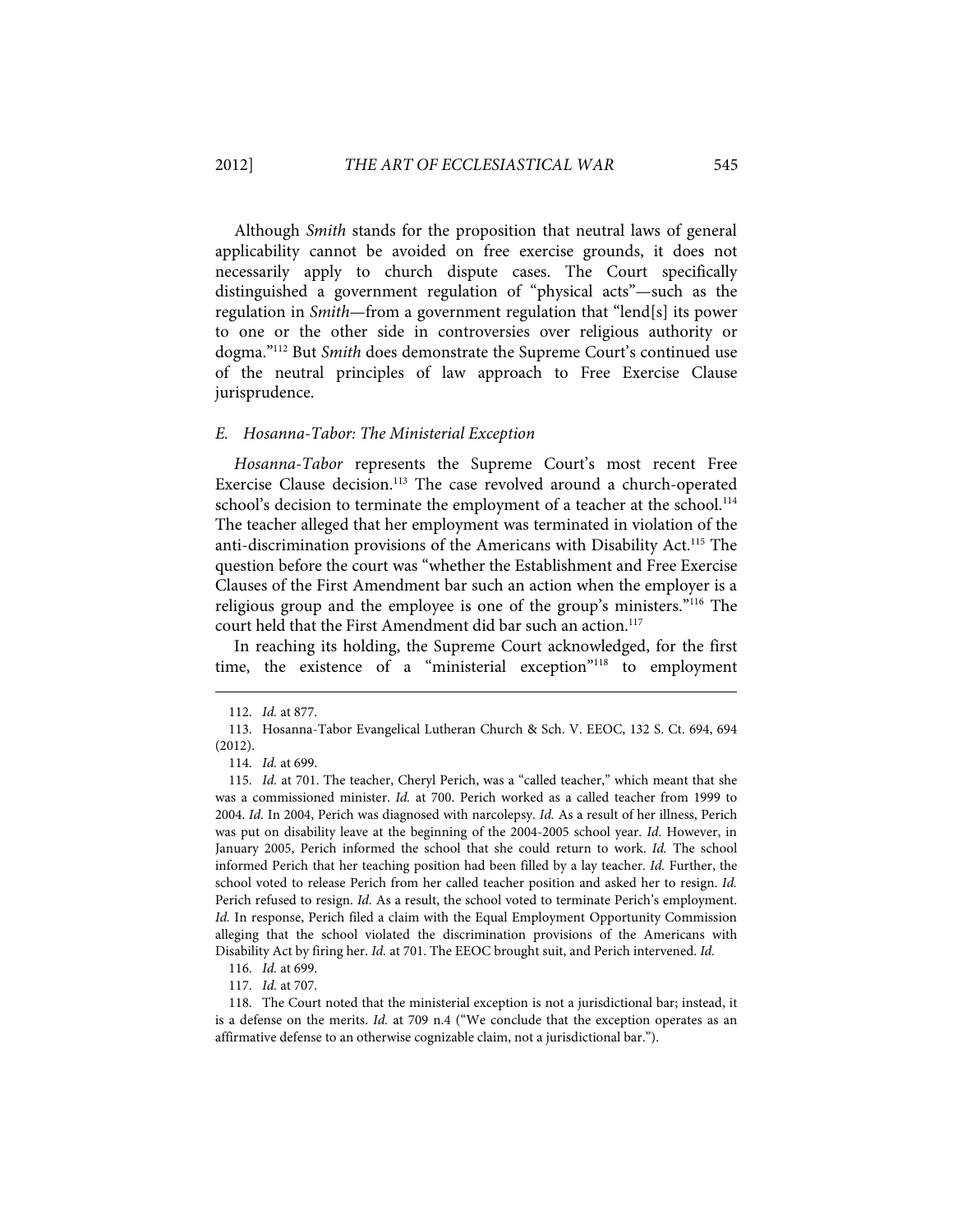discrimination laws.119 The court said that members of religious organizations put their faith in their ministers' hands.120 As such, in the words of Chief Justice Roberts,

Requiring a church to accept or retain an unwanted minister, or punishing a church for failing to do so, intrudes upon more than a mere employment decision. Such action interferes with the internal governance of the church, depriving the church of control over the selection of those who will personify its beliefs. By imposing an unwanted minister, the state infringes the Free Exercise Clause, which protects a religious group's right to shape its own faith and mission through its appointments. According the state the power to determine which individuals will minister to the faithful also violates the Establishment Clause, which prohibits government involvement in such ecclesiastical decisions.<sup>121</sup>

The court also disagreed with the EEOC's contention that Smith's neutral principles of law approach governed the case.122 In so disagreeing, the Court recognized a distinction between the government's regulation of an individual's outward physical acts—such as the ingestion of peyote in Smith—and a church's selection of its ministers.<sup>123</sup> The Court said that Hosanna-Tabor involved "government interference with an internal church decision that affects the faith and mission of the church itself."124 Therefore, the First Amendment barred the government's intereference.<sup>125</sup>

 <sup>119.</sup> Id. at 705. The Circuit Courts of Appeal have long recognized a ministerial exception. Id. at 705 n.2 (citing Natal v. Christian & Missionary Alliance, 878 F.2d 1575, 1578 (1st Cir. 1989); Rweyemamu v. Cote, 520 F.3d 198, 204–09 (2d Cir. 2008); Petruska v. Gannon Univ., 462 F.3d 294, 303–07 (3d Cir. 2006); EEOC v. Roman Catholic Diocese, 213 F.3d 795, 800–01 (4th Cir. 2000); Combs v. Central Tex. Annual Conference, 173 F.3d 343, 345–50 (5th Cir. 1999); Hollins v. Methodist Healthcare, Inc., 474 F.3d 223, 225–27 (6th Cir. 2007); Schleicher v. Salvation Army, 518 F.3d 472, 475 (7th Cir. 2008); Scharon v. St. Luke's Episcopal Presbyterian Hosps., 929 F.2d 360, 362–63 (8th Cir. 1991); Werft v. Desert Southwest Annual Conference, 377 F.3d 1099, 1100–04 (9th Cir. 2004); Bryce v. Episcopal Church, 289 F.3d 648, 655–57 (10th Cir. 2002); Gellington v. Christian Methodist Episcopal Church, Inc., 203 F.3d 1299, 1301–04 (11th Cir. 2000); EEOC v. Catholic Univ., 83 F.3d 455, 460–63 (D.C. Cir. 1996)).

 <sup>120.</sup> Hosanna-Tabor, 132 S. Ct. at 706.

 <sup>121.</sup> Id.

 <sup>122.</sup> Id. at 707.

 <sup>123.</sup> Id.

 <sup>124.</sup> Id.

 <sup>125.</sup> Id.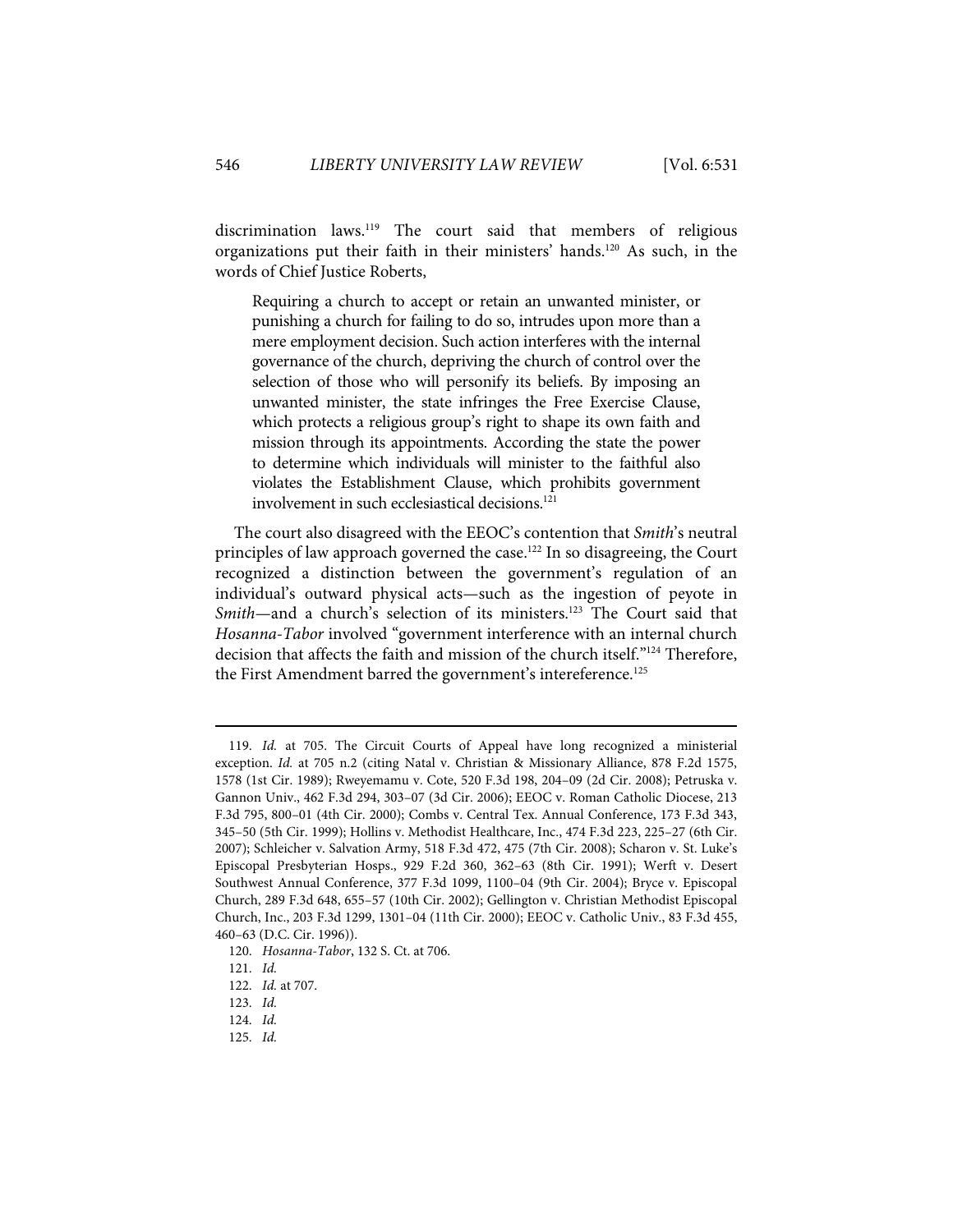Finally, and important to the church dispute context of this Comment, the Court said that the ministerial exception—at this time—applies only in an employment discrimination lawsuit.<sup>126</sup> Specifically, the Court stated, "We express no view on whether the exception bars other types of suits, including actions by employees alleging breach of contract or tortious conduct by their religious employers. There will be time enough to address the applicability of the exception to other circumstances if and when they arise."<sup>127</sup> This language suggests that the Supreme Court's church dispute jurisprudence discussed in Part II.C supra, which takes the neutral principles of law approach, has not been overruled and is still applicable to church disputes.

### III. THE PROBLEM OF CHURCH DISPUTES

This section of the Comment will examine three types of church disputes: pastoral, membership, and property.<sup>128</sup> The pastoral disputes section examines the legal liabilities for misconduct by the pastor and the termination of the pastor. The membership disputes section examines the rights and authority of members of a church and the legal ramifications of church discipline. The property disputes section examines property disputes and the differing court remedies. An overarching problem with church disputes is the proper role of the courts in presiding over predominately religious questions; this problem is examined by looking at

1

 <sup>128.</sup> These types of church disputes were chosen because they are some of the most prevalent church disputes. There are many other types of church disputes; however, it is outside of the scope of this comment to fully discuss each type. This chart ranks the most prevalent church disputes—filed in court—from 2000 to 2007:

|   | 2000        | 2001        | 2002                  | 2003        | 2004        | 2005        | 2006        | 2007        |
|---|-------------|-------------|-----------------------|-------------|-------------|-------------|-------------|-------------|
|   | Employment  |             | Employment Employment | Property    | Employment  | Sexual Acts | Sexual Acts | Property    |
|   | Personal    | Personal    | Zoning                | Employment  | Property    | Employment  | Employment  | Sexual Acts |
|   | Injury      | Injury      |                       |             |             |             |             |             |
| 3 | Property    | Property    | Personal              | Personal    | Zoning      | Property    | Zoning      | Employment  |
|   |             |             | Injury                | Injury      |             |             |             |             |
| 4 | Zoning      | Sexual Acts | Sexual Acts           | Sexual Acts | Sexual Acts | Zoning      | Property    | Zoning      |
| 5 | Sexual Acts | Zoning      | Property              | Zoning      | Personal    | Personal    | Personal    | Personal    |
|   |             |             |                       |             | Injury      | Injury      | Injury      | Injury      |

This chart is adopted, in whole, from: 4 HAMMAR, supra note 32, at § 10, 130 tbl.10-2.

 <sup>126.</sup> Id. at 710 ("The case before us is an employment discrimination suit brought on behalf of a minister, challenging her church's decision to fire her. Today we hold only that the ministerial exception bars such a suit.").

 <sup>127.</sup> Id.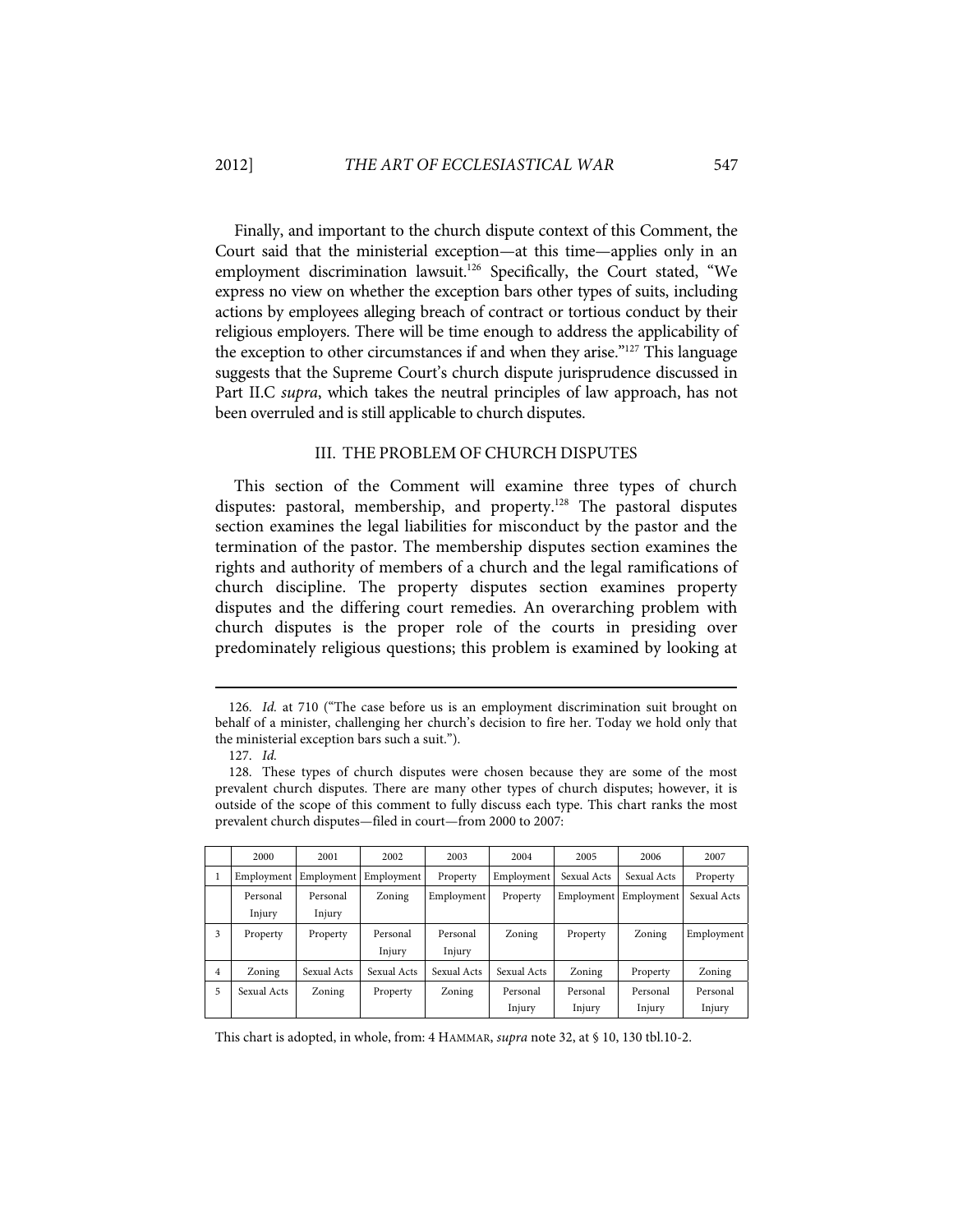two different approaches courts have taken in light of the Supreme Court's Free Exercise jurisprudence.

### A. Pastoral Disputes

The pastor is the spiritual leader of a church and can be compared to the president of a non-religious organization. He is selected by the members of the church and presides over the church's organization. Within this duty is the potential for conflict and disputes.

1. Clergy Malpractice

One of the most prevalent claims against the pastor is the claim of clergy malpractice.<sup>129</sup> This concept has gained national attention through the sexual misconduct of some Catholic priests.<sup>130</sup> According to the court in Byrd v. Faber,<sup>131</sup> clergy malpractice is the "failure to exercise the degree of care and skill normally exercised by members of the clergy in carrying out their professional duties."132 Because clergy malpractice is such a new concept, few courts have addressed the issue.<sup>133</sup> Courts that have decided clergy malpractice claims have found that the "principle problem courts face with clergy malpractice is defining suitable conduct without interfering with the religious institution's free exercise rights."<sup>134</sup> In the case of Schmidt v. Bishop,<sup>135</sup> the court stated that "[i]t would be impossible for a court or jury to adjudicate a typical case of clergy malpractice, without first ascertaining whether the cleric . . . performed within the level of expertise expected of a similar professional."136 However, another court held that as long as the court does not consider the religious beliefs and remains neutral, it can properly decide cases that involve clergy misconduct.137 The court went on to say that because of the "differing theological views espoused by the myriad of religions in our state . . . it would certainly be impractical, and quite possibly unconstitutional, to impose a duty of care on pastoral

<sup>129.</sup> John P. Hamm, In Defense of the Church, 33 U. OF LOUISVILLE J. OF FAM. L. 705, 706 (1995).

 <sup>130.</sup> Id. at 707; see, e.g., Rita M. v. Roman Catholic Archbishop, 232 Cal. Rptr. 685 (Ca. Ct. App. 1986); Schultz v. Roman Catholic Archdiocese, 472 A.2d 531 (N.J. 1984).

 <sup>131.</sup> Byrd v. Faber, 565 N.E.2d 584 (Ohio 1991).

 <sup>132.</sup> Id. at 586.

 <sup>133.</sup> See Hamm, supra note 129, at 716-17.

 <sup>134.</sup> Id. at 717.

 <sup>135.</sup> Schmidt v. Bishop, 779 F. Supp. 321 (S.D.N.Y. 1991).

 <sup>136.</sup> Id. at 327.

 <sup>137.</sup> Nally v. Grace Cmty. Church of the Valley, 763 P.2d 948, 960-61 (Cal. 1988), cert. denied, 490 U.S. 1007 (1989).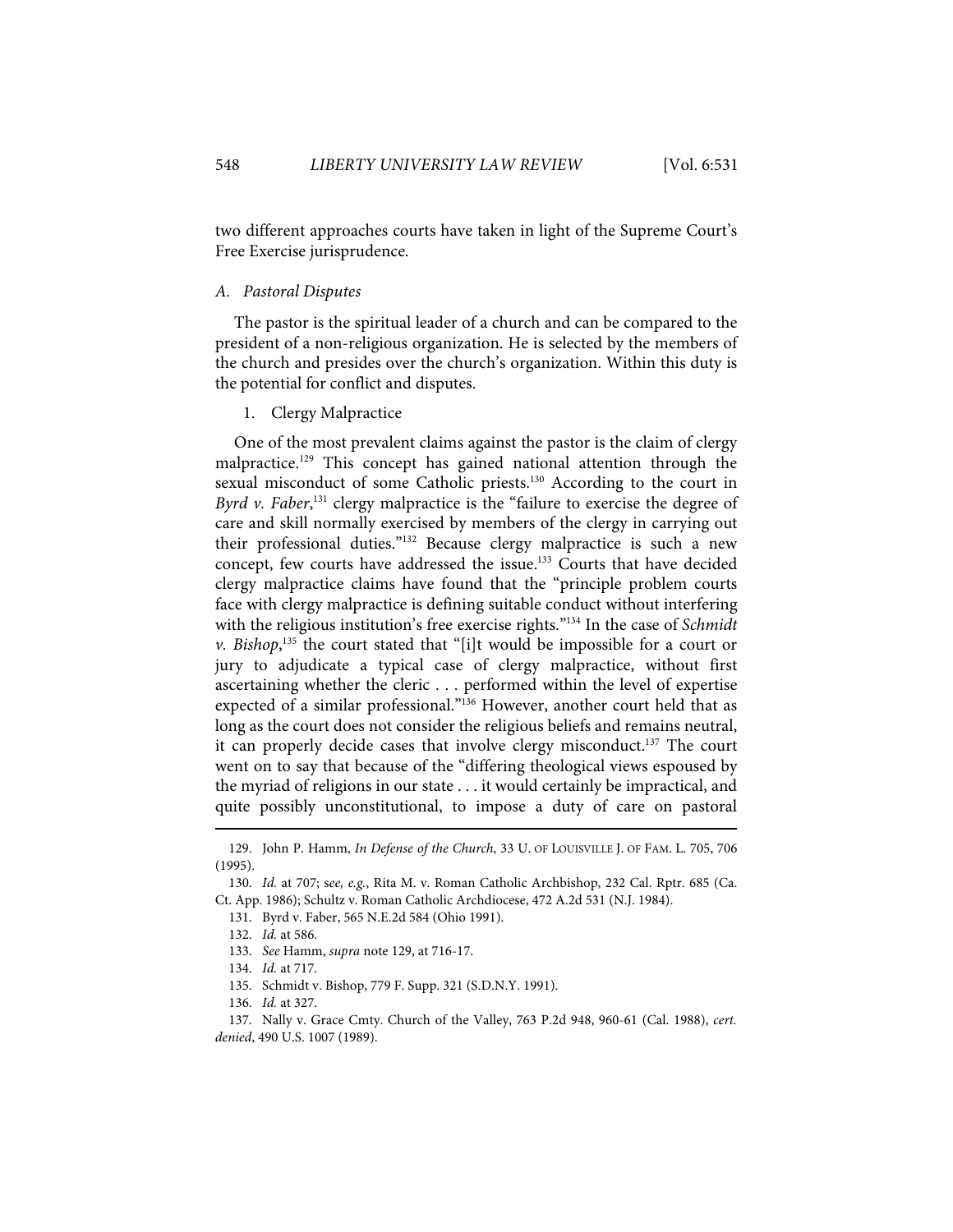counselors."138 This does not require the court to disregard the illegal actions of clergy misconduct.<sup>139</sup> Ultimately, the First Amendment is a defense against clergy malpractice suits that do not involve illegal activity because the courts would have to decide the legitimacy of pastoral counseling advice.140 The Supreme Court has stated that "[men] may not be put to the proof of their religious doctrines or beliefs . . . . If one could be sent to jail because a jury . . . found those teaching false, little indeed would be left of religious freedom."141

#### 2. Employment Disputes

Churches can terminate a pastor's employment at any time and without cause as long as the pastor is not under contract and the church follows set procedures.<sup>142</sup> The Supreme Court's decision in Hosanna-Tabor suggests that a church's hiring and firing decisions cannot be reviewed by a court because of the ministerial exception.<sup>143</sup> But, in the case of an employment contract, the church may not discharge the pastor without good cause; $^{144}$  the Court expressly declined to apply the ministerial exception to employment contracts in Hosanna-Tabor.

If the church votes to terminate the employment of a pastor and they do not have good cause, they will be held legally liable and the discharge is not viable.145 For good cause to be proved, the church must be able to produce "competent and convincing evidence."146 The Serbian case is an example of a church dismissing the bishop of the church without good cause; the church was held legally liable because the dismissal was arbitrary.<sup>147</sup>

1

143. The Court stated,

The purpose of the exception is not to safeguard a church's decision to fire a minister only when it is made for a religious reason. The exception instead ensures that the authority to select and control who will minister to the faithful—a matter "strictly ecclesiastical"—is the church's alone.

Hosanna-Tabor Evangelical Lutheran Church & School v. EEOC, 132 S. Ct. 694, 709 (2012) (citing Kedroff v. Saint Nicholas Cathedral of Russian Orthodox Church in N. Am., 344 U.S. 94, 119 (1952))(internal citations omitted).

146. Id. at § 2-02, 61.

 <sup>138.</sup> Id. at 960.

 <sup>139.</sup> See Hamm, supra note 129, at 709.

 <sup>140. 1</sup> HAMMAR, supra note 33, at § 4-05, 256.

 <sup>141.</sup> United States v. Ballard, 322 U.S. 78, 86-87 (1944).

 <sup>142.</sup> Watts v. Greater Bethesda Missionary Baptist Church, 154 N.E.2d 875 (Ill. 1958).

 <sup>144.</sup> See 1 HAMMAR, supra note 33, at § 2-02, 61-62.

 <sup>145.</sup> Id.

 <sup>147.</sup> Serbian E. Orthodox Diocese for the U.S. & Can. v. Milivojevich, 426 U.S. 696 (1976).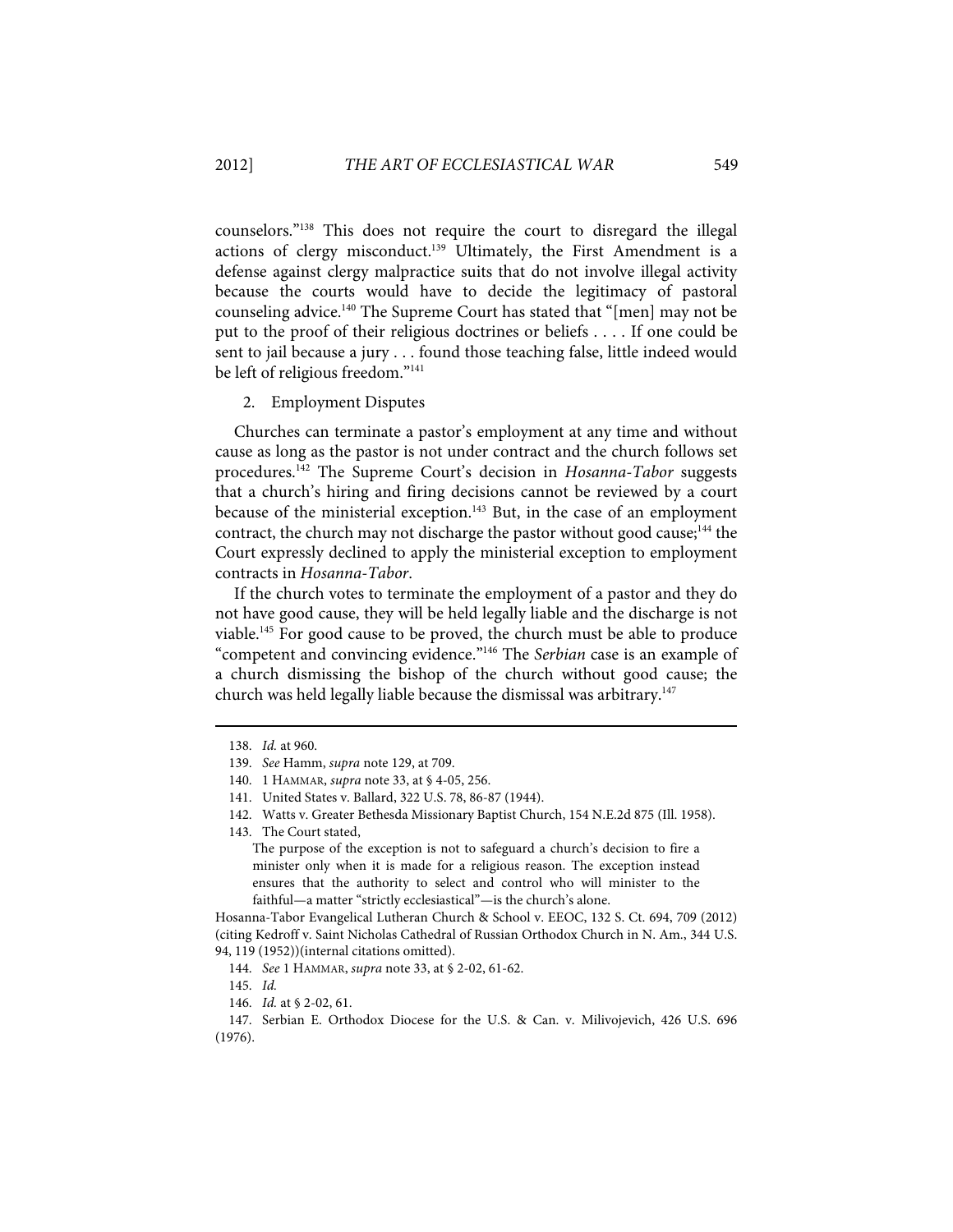### B. Member Disputes

Because church members are vested with considerable power within the church, membership must be clearly defined. Courts have found that members of a church enter into an agreement with the church, give a profession of faith in the church's beliefs, adhere to the doctrines set forth by the church, and submit to the church's form of government.<sup>148</sup> Membership is determined by the church's bylaws.<sup>149</sup> Churches are permitted to determine the standing of members within the church in relation to church discipline, and the church's decision is binding on the courts.150

Church discipline is used by churches to deter adverse moral behavior that is undertaken by a member of the church. Guidelines for church discipline are set forth in the bylaws of the church and should be followed to prevent any possible legal action. Courts have viewed church membership as a matter of contract, and because of this, the church members are under the discipline of the church.<sup>151</sup> The court in *Hester v*. Barnett<sup>152</sup> stated, "The consent to submit to the discipline of the church ... is one of contract, therefore, between the member and the religious body."153 Church discipline also involves the removal of members from the church.

According to Bagley v. Carter, a church may develop rules that govern the removal of members, and the rules are binding on the church's members.<sup>154</sup> Some state courts have ruled that the removal of church members falls within the authority of ecclesiastical beliefs, and the courts cannot review the decision.155 By joining a church, the member is consenting to an implied contract that binds him to the authority of the

 <sup>148.</sup> See Freshour v. King, 345 P.2d 689, 696 (Kan. 1959); Henson v. Payne, 302 S.W.2d 44, 51 (Mo. 1956); Second Baptist Church v. Mount Zion Baptist Church, 466 P.2d 212, 216 (Nev. 1970); W. Conference of Original Free Will Baptists v. Creech, 123 S.E.2d 619, 627 (N.C. 1962).

 <sup>149. 2</sup> HAMMAR, supra note 33, § 6-02.2, at 80.

 <sup>150.</sup> Id. § 6-09.1, at 202; see also Rodyk v. Ukranian Autocephalic Orthodox Church, 296 N.Y.S.2d 496, 497 (N.Y. App. Div. 1968); Stewart v. Jarriel, 59 S.E.2d 368, 370 (Ga. 1950); Fast v. Smyth, 527 S.W.2d 673, 676 (Mo. 1975); Eisenberg v. Fauer, 200 N.Y.S.2d 749, 751 (N.Y. App. Div. 1960).

 <sup>151.</sup> Guinn v. Church of Christ of Collinsville, 775 P.2d 766, 795 (Ok. 1989).

 <sup>152.</sup> Hester v. Barnett, 723 S.W.2d 544 (Mo. 1987).

 <sup>153.</sup> Id. at 559.

 <sup>154.</sup> Bagley v. Carter, 220 S.E.2d 919, 920 (Ga. 1975).

 <sup>155.</sup> See 2 HAMMAR, supra note 33, § 6-09.1, at 202-03.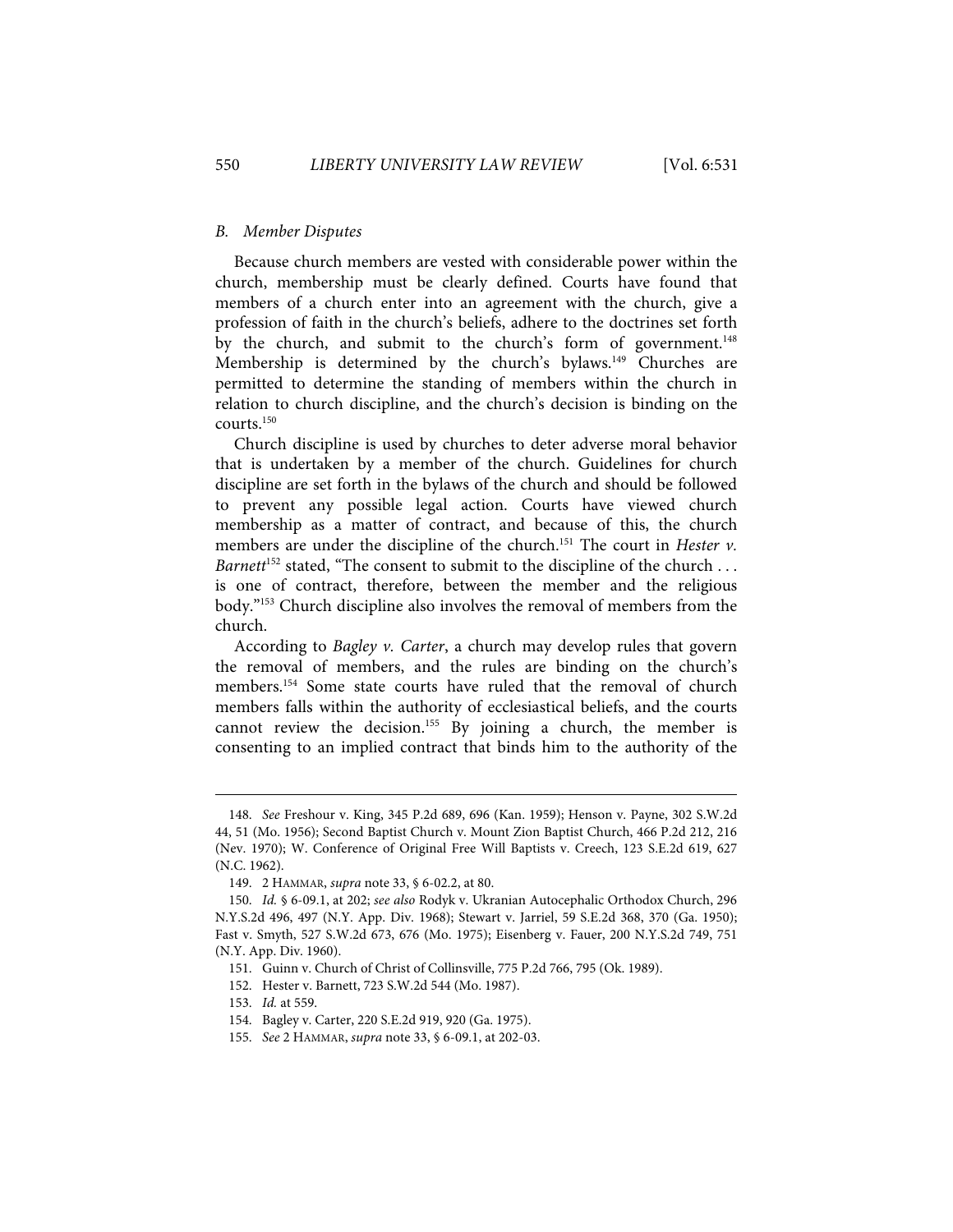church, and he is held to the authority of the church's decisions.156 In the majority of states, courts can review the removal of a member if it interferes with civil, contract, or property rights; if it does not comply with church bylaws; and if it is based upon fraud.157

#### C. Property Disputes

Church property disputes most often arise when there is a church dispute that results in the church splitting into two separate groups.<sup>158</sup> As a result, each group claims to be the rightful possessor of the Church's property, which usually results in a lawsuit to determine the rightful owner of the property.159 These disputes can arise "between either local and national organizations, or local factions, one of which may be allied to a national group."160 These organizations are usually one of two types of religious bodies: hierarchical or congregational.<sup>161</sup> The Roman Catholic Church is an example of a hierarchical church organization, which centralizes church government in a hierarchical system.162 Congregational churches, on the other hand, do not have a hierarchical organizational structure.<sup>163</sup>

The type of church organization is important because the Supreme Court has put forth two differing standards regarding church property disputes: the hierarchical deference approach and the neutral principles of law approach.<sup>164</sup> The hierarchical deference approach, which was created by the

 <sup>156.</sup> Id. § 6-10.1, at 210.

 <sup>157.</sup> Id. § 6-09.1, at 204.

 <sup>158.</sup> See Greenawalt, supra note 84, at 1843.

 <sup>159.</sup> Id. at 1843-44.

 <sup>160.</sup> Id. at 1844.

 <sup>161.</sup> A GUIDE TO CHURCH PROPERTY LAW 28 n.1 (Lloyd J. Lunceford gen. ed., 2006); see, e.g., Jones v. Wolf, 443 U.S. 595, 597 (1979).

 <sup>162.</sup> Id. at 28 n.1.

 <sup>163.</sup> Id.

 <sup>164.</sup> The Supreme Court's two differing tests are important for more than church property disputes. In fact, these two standards are used to resolve all church disputes; the Court either recognizes that the dispute involves a religious question and defers to the religious organization's judgment, or the Court applies the neutral principles of law approach. Compare Watson v. Jones, 80 U.S. 679, 733 (1871) (stating that civil courts should not decide matters concerning "theological controversy, church discipline, ecclesiastical government, or the conformity of the members of the church to the standard of morals required of them . . . ."), with Jones v. Wolf, 443 U.S. 595, 607 (1979) (neutral principles of law).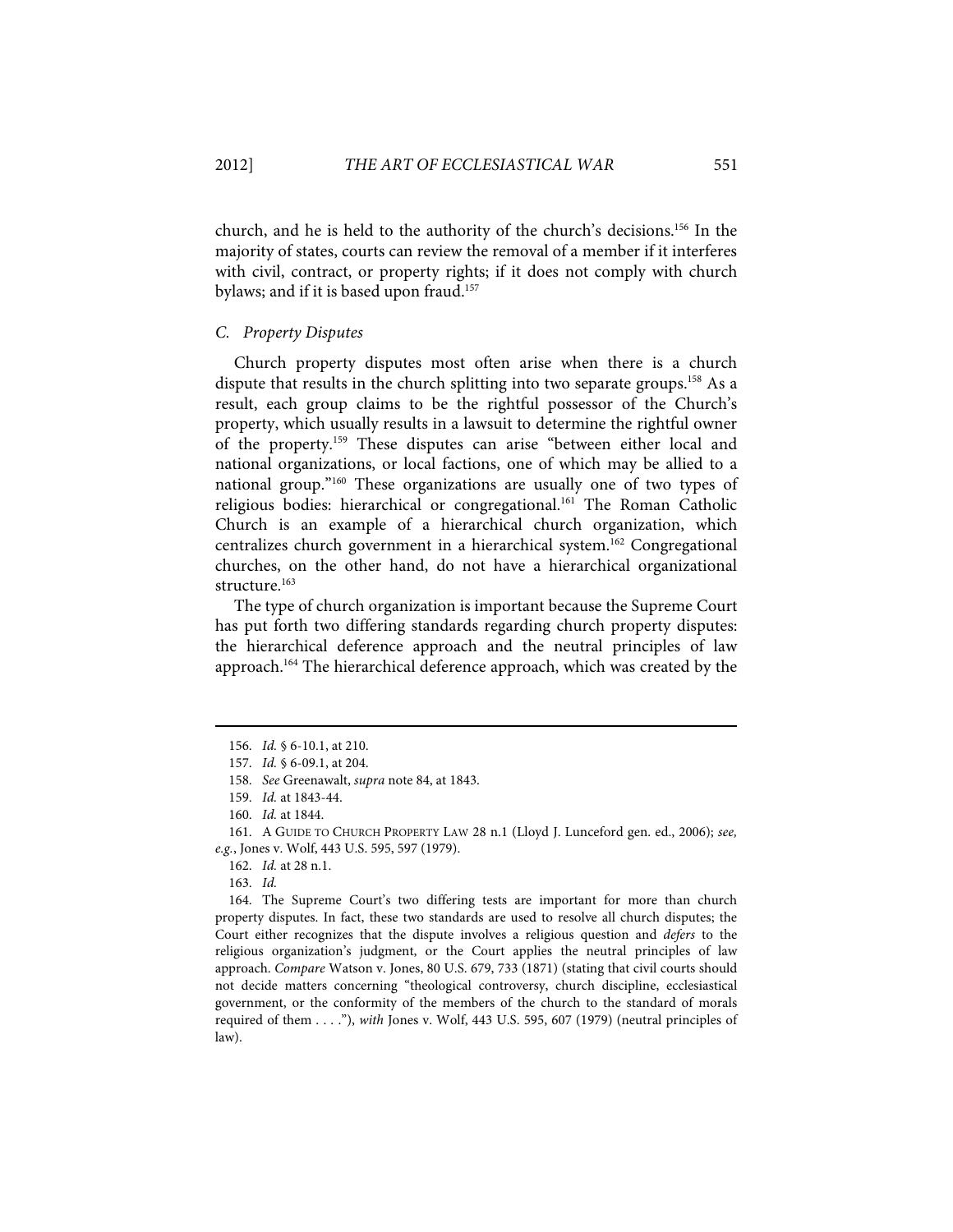Supreme Court in Watson v. Jones,<sup>165</sup> requires courts to defer to hierarchical organizations in respect to religious matters. The Watson Court said,

The law knows no heresy, and is committed to the support of no dogma, the establishment of no sect. The right to organize voluntary religious associations to assist in the expression and dissemination of any religious doctrine, and to create tribunals for the decision of controverted questions of faith within the association, and for the ecclesiastical government of all the individual members, congregations, and officers within the general association, is unquestioned.166

The Court further reasoned that permitting courts to make decisions regarding religious matters already decided by hierarchical church government would undermine religious autonomy.167

In contrast to the hierarchical deference approach, the neutral principles of law approach is the same standard discussed in supra Part II.C. As a result of the Supreme Court's lack of a bright-line test for church property disputes—or any church dispute for that matter—the state courts have either adopted the deference test, the neutral principles of law test, or a hybrid test.<sup>168</sup>

 <sup>165.</sup> Watson, 80 U.S. 679.

 <sup>166.</sup> Id. at 728-29.

 <sup>167.</sup> Id. at 729 ("But it would be a vain consent and would lead to the total subversion of such religious bodies, if any one aggrieved by one of their decisions could appeal to the secular courts and have them reversed.").

 <sup>168.</sup> Mark Strasser, When Churches Divide: On Neutrality, Deference, and Unpredictability, 32 HAMLINE L. REV. 427, 454 (2009)

The Court's analysis of the constitutional limitations imposed on the states with respect to their involvement in church matters suggests that no one method of adjudication is constitutionally required. States can adopt a deferential . . . approach in which they simply defer to the decision of the religious authorities with respect to who owns particular property or they can use the neutralprinciples-of-law approach suggested in Jones [v. Wolf]. Further, while suggesting some of the considerations that would be appropriate when using the neutral principles-of-law approach, the Court has not explained whether any particular factor is dispositive or what weights should be assigned to the differing factors. This lack of direction has led to much disparity among states when deciding religious property issues.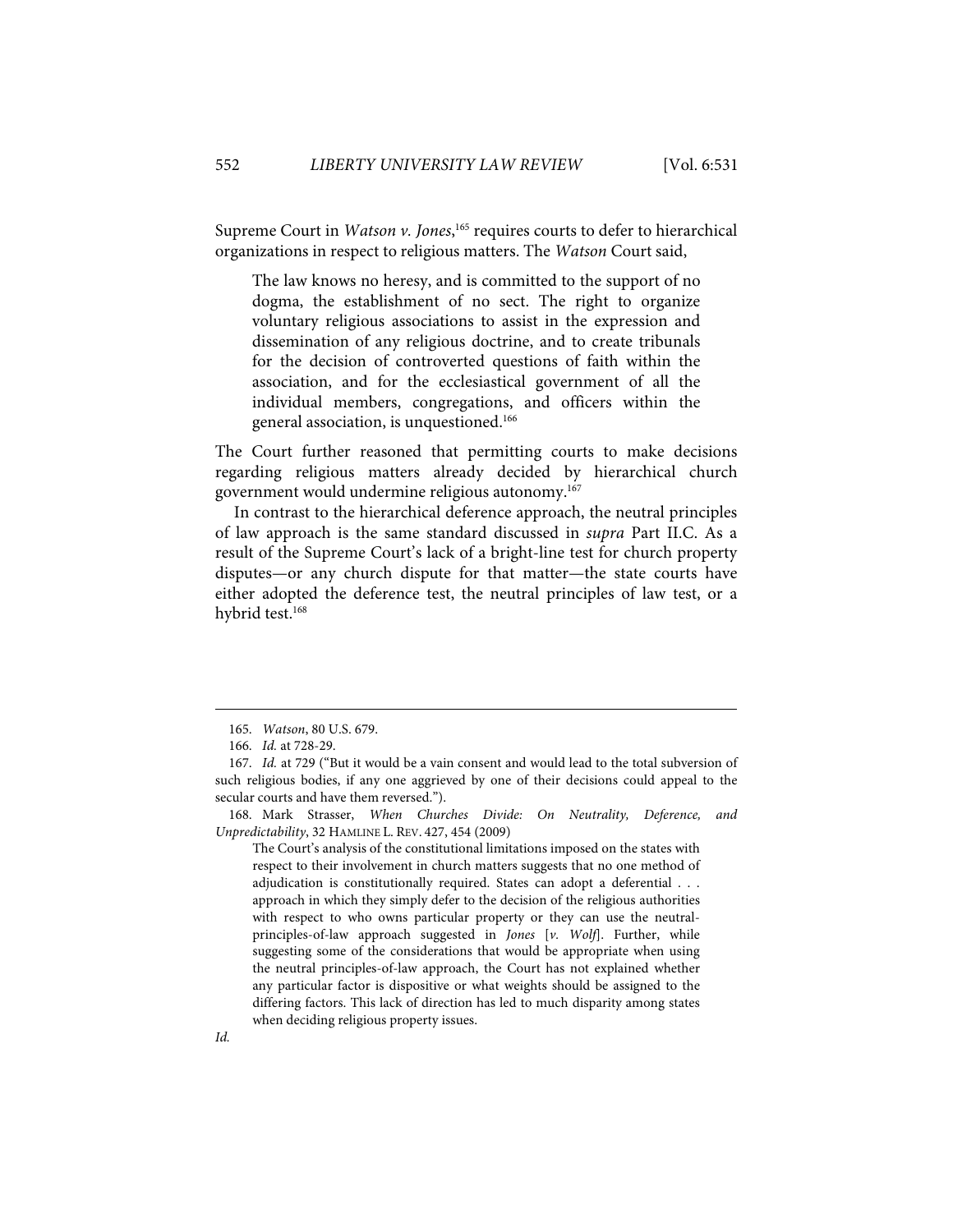#### IV. THE BIBLE, THE COURTS, AND ALTERNATIVE DISPUTE RESOLUTION

Now that the history, background, and current issues of church disputes have been examined, it is necessary to analyze the use of the court system in the resolution of church disputes. This section proposes: (1) a new approach to biblical dispute resolution; (2) a restatement of the Supreme Court's neutral principles of law test; and (3) an alternative to the legal system for the resolution of church disputes.

#### A. Biblical Perspective

For Christians, a problem arises when the legal system is advocated to resolve church disputes. This problem is set out in I Corinthians 6:1-8:

Does any one of you, when he has a case against his neighbor, dare to go to law before the unrighteous and not before the saints? Or do you not know that the saints will judge the world? If the world is judged by you, are you not competent to constitute the smallest law courts? Do you not know that we will judge angels? How much more matters of this life? So if you have law courts dealing with matters of this life, do you appoint them as judges who are of no account in the church? I say this to your shame. Is it so, that there is not among you one wise man who will be able to decide between his brethren, but brother goes to law with brother, and that before unbelievers?

Actually, then, it is already a defeat for you, that you have lawsuits with one another. Why not rather be wronged? Why not rather be defrauded? On the contrary, you yourselves wrong and defraud. You do this even to your brethren.<sup>169</sup>

The text of I Corinthians 6:1-8 does not give commands. Instead, Paul poses a series of questions to the church on the topic of lawsuits against fellow believers. The text, on its face, however, does not affirmatively forbid believers from suing one another.

Paul wrote the letter of I Corinthians to the church in Corinth, Greece.<sup>170</sup> The church at Corinth was "[u]nable to fully break with the culture from which it came . . . was exceptionally factional, showing its carnality and immaturity."<sup>171</sup> The church developed factions that were loyal to different

 <sup>169. 1</sup> Corinthians 6:1-8 (NASB95).

 <sup>170.</sup> JOHN MACARTHUR, MACARTHUR STUDY BIBLE 1694 (2006).

 <sup>171.</sup> Id. at 1694-95.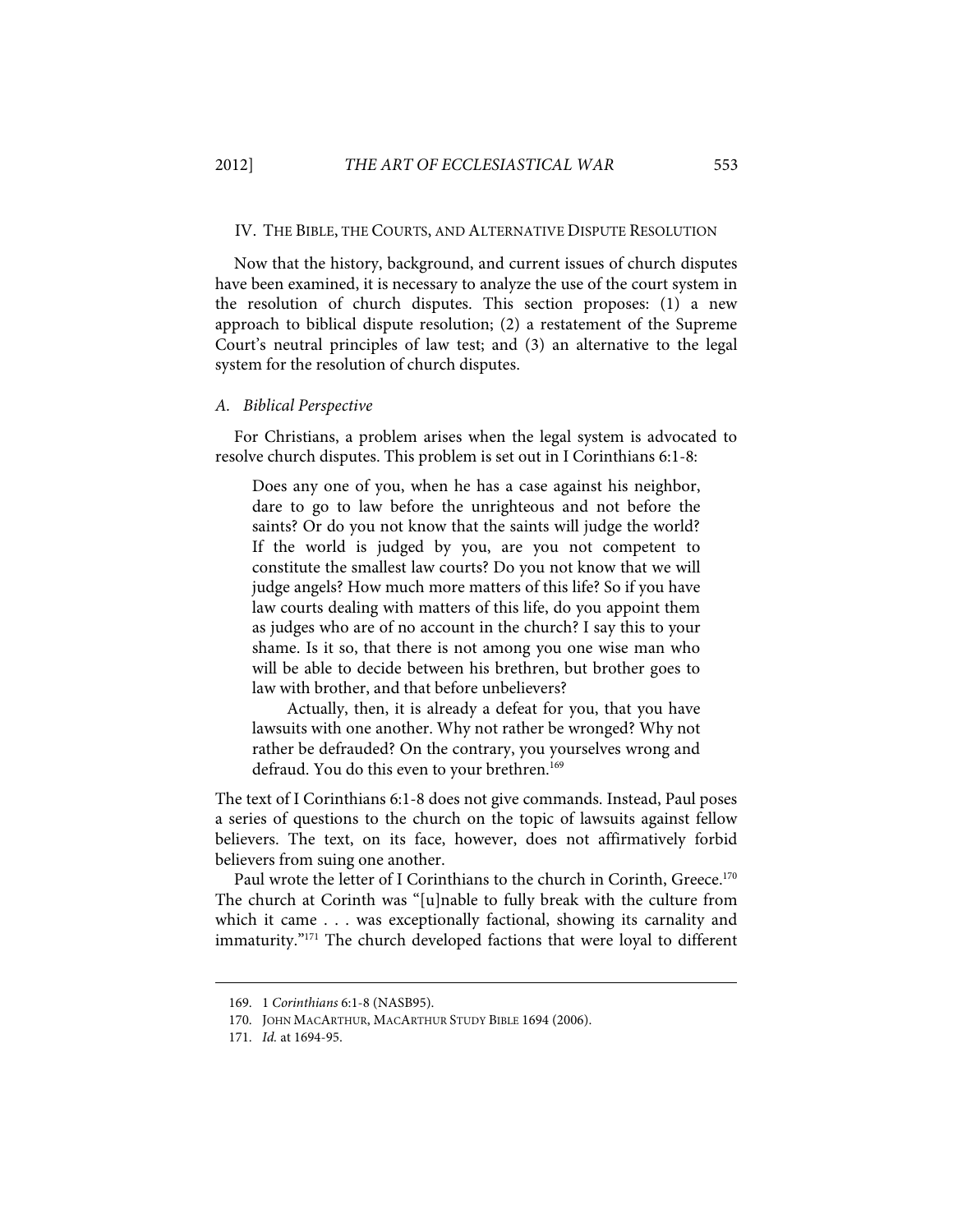church leaders, and this caused a great amount of disunity.172 Paul expressed his discontent with the members of the Corinthian Church because they were using the secular courts to resolve their disputes, instead of taking their disputes before the church.<sup>173</sup> Paul's primary concern was that the church members were taking each other to secular courts over trivial matters.174 Paul said that they should suffer wrongs that are trivial rather than resort to secular courts.<sup>175</sup>

John Calvin, in his interpretation of I Corinthians 6:1-8, wrote that Christians should use the legal system as a last resort, but he did not discount its usage altogether.<sup>176</sup> Calvin believed that the legal system can and should be used as long as its usage does not violate the words of Jesus to love God and your neighbor.<sup>177</sup> Matthew Henry, in his interpretation of I Corinthians 6:1-8, wrote that when the dispute is over something more than a mere trivial matter, the legal system may be used:

In matters of great damage to ourselves or families, we may use lawful means to right ourselves. We are not bound to sit down and suffer the injury tamely, without stirring for our own relief; but, in matters of small consequence, it is better to put up with the wrong.178

The viewpoint espoused by many Christians, as a result of their misunderstanding of I Corinthians 6:1-8, is that believers should never sue one another. The text of I Corinthians 6:1-8, and the Scripture, as a whole, does not support this viewpoint.179 This viewpoint is inconsistent with the biblical understanding of authority: "God has established civil courts and expects his people to respect their authority and cooperate with them in appropriate situations."180 Therefore, the legal system's usage is not

1

180. See SANDE, supra note 173, at 281; see, e.g., Romans 13:1-7:

Every person is to be in subjection to the governing authorities. For there is no authority except from God, and those which exist are established by God. Therefore whoever resists authority has opposed the ordinance of God; and

 <sup>172.</sup> Id. at 1695.

 <sup>173.</sup> KEN SANDE, THE PEACEMAKER 53 (3d ed. 2004).

 <sup>174.</sup> MATTHEW HENRY, MATTHEW HENRY'S COMMENTARY ON THE WHOLE BIBLE 429 (1991).

 <sup>175.</sup> Id.

 <sup>176.</sup> Joseph Allegretti, "In All This Love Will Be The Best Guide": John Calvin on the Christian's Resort to the Secular Legal System, 9 J.L. & RELIGION 1, 10 (1991).

 <sup>177.</sup> Id. at 12; see Luke 10:27.

 <sup>178.</sup> HENRY, supra note 174, at 429.

 <sup>179.</sup> See 1 Corinithians 6:1-8 (NASB95); Matthew 18:17 (NASB95); Romans 13:1-7 (NASB95).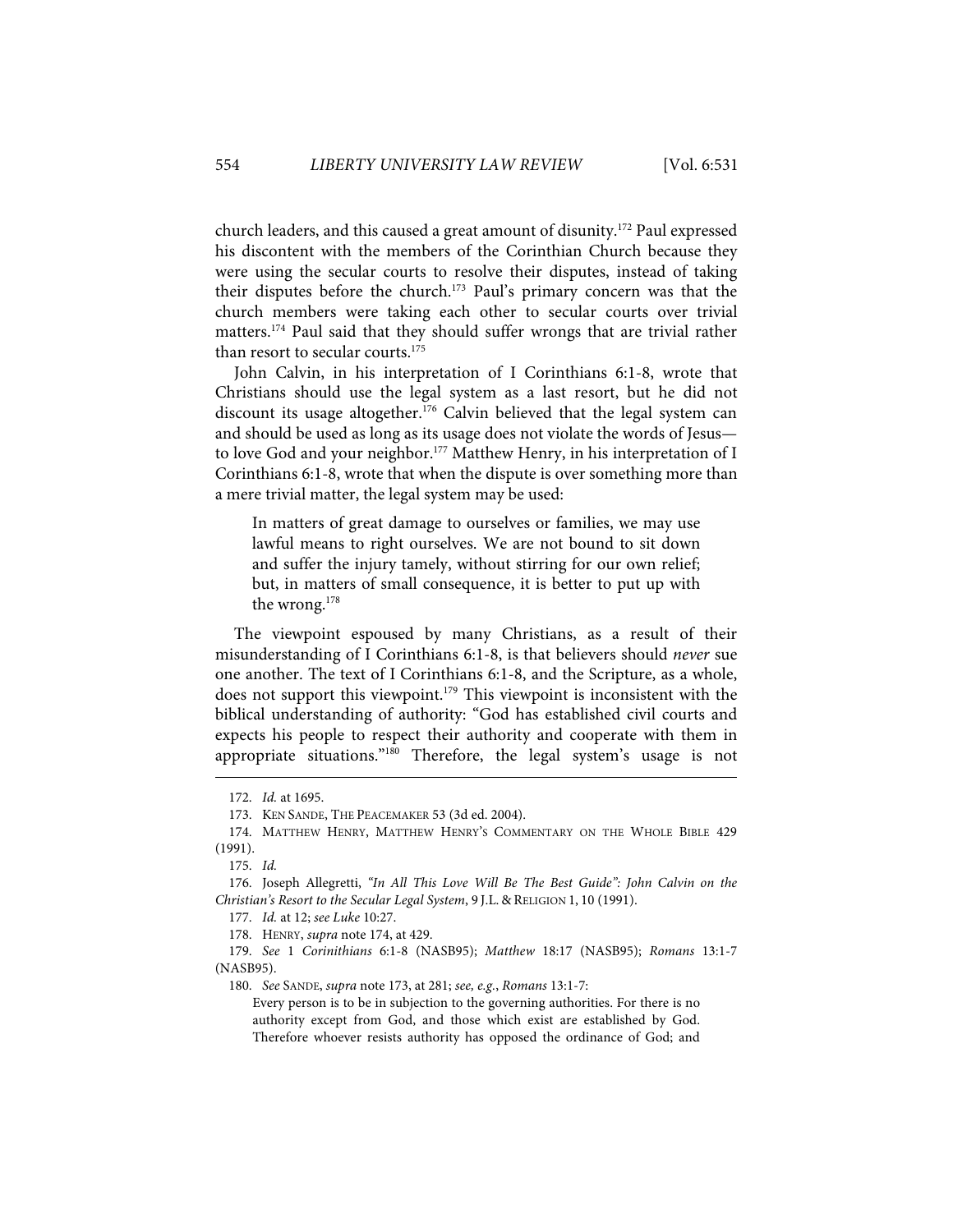altogether forbidden by the Bible as long as the biblical dispute resolution framework is followed.

The Bible provides a step-by-step framework for the resolution of church disputes. The framework is set forth in Matthew 18:15-17, which says,

If your brother sins, go and show him his fault in private; if he listens to you, you have won your brother. But if he does not listen to you, take one or two more with you, so that BY THE MOUTH OF TWO OR THREE WITNESSES EVERY FACT MAY BE CONFIRMED. If he refuses to listen to them, tell it to the church; and if he refuses to listen even to the church, let him be to you as a Gentile and a tax collector.<sup>181</sup>

Therefore, Matthew 18:15-17 presents a four-step process that should be completed to properly resolve church disputes. The first step is for the wronged to speak privately with the wrongdoer. If this does not resolve the dispute, the second step is for the wronged to bring one or two objective people along with him to confront the wrongdoer. If this does not resolve the dispute, the third step is for the wronged to bring the dispute before the

(NASB95); 1 Peter 2:13-14 ("Submit yourselves for the Lord's sake to every human institution, whether to a king as the one in authority, or to governors as sent by him for the punishment of evildoers and the praise of those who do right.") (NASB95). In Acts 24:2-4, Paul submits to the secular legal system, and the verse says:

After Paul had been summoned, Tertullus began to accuse him, saying to the governor, "Since we have through you attained much peace, and since by your providence reforms are being carried out for this nation, we acknowledge this in every way and everywhere, most excellent Felix, with all thankfulness."

(NASB95); Acts 25:10-11:

they who have opposed will receive condemnation upon themselves. For rulers are not a cause of fear for good behavior, but for evil. Do you want to have no fear of authority? Do what is good and you will have praise from the same; for it is a minister of God to you for good. But if you do what is evil, be afraid; for it does not bear the sword for nothing; for it is a minister of God, an avenger who brings wrath on the one who practices evil. Therefore it is necessary to be in subjection, not only because of wrath, but also for conscience' sake. For because of this you also pay taxes, for rulers are servants of God, devoting themselves to this very thing. Render to all what is due them: tax to whom tax is due; custom to whom custom; fear to whom fear; honor to whom honor."

But Paul said, "I am standing before Caesar's tribunal, where I ought to be tried. I have done no wrong to the Jews, as you also very well know. If, then, I am a wrongdoer and have committed anything worthy of death, I do not refuse to die; but if none of those things is true of which these men accuse me, no one can hand me over to them. I appeal to Caesar." (NASB95).

 <sup>181.</sup> Matthew 18:15-17 (NASB95).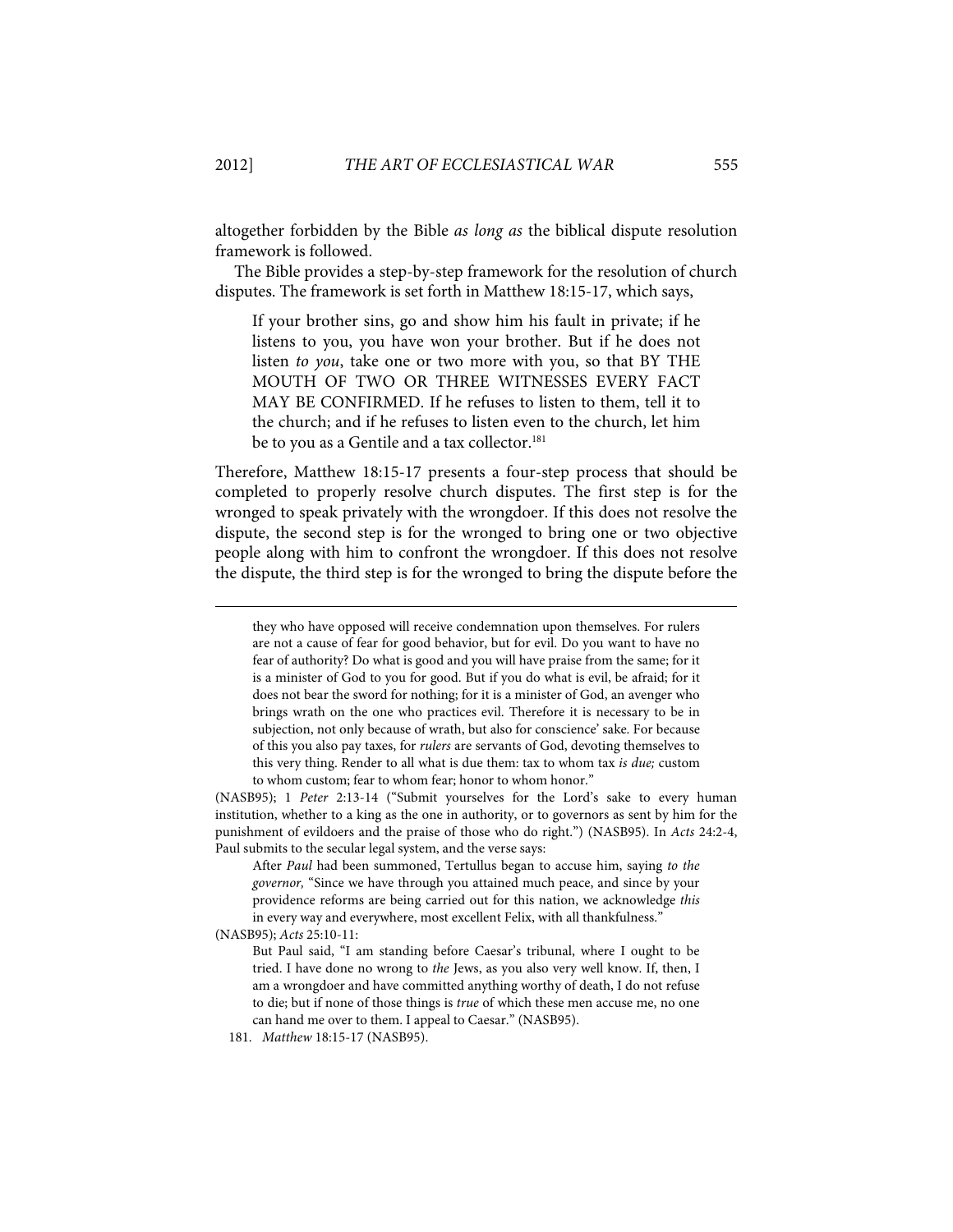Church for resolution. If this does not resolve the dispute, the wrongdoer is to be removed from the Church and is to be treated as a non-believer: "[A]s indicated in I Corinthians 5:1-13 . . . a person should not be considered to be part of the church if he or she has been removed from the fellowship through official church discipline."182 As a result, the wrongdoer is no longer a "believer" as used in I Corinthians 6:1-8, I Corinthians 6:1-8 does not apply to him, and the wronged may seek a resolution of the dispute in the secular court system.<sup>183</sup>

The biblical framework is not only applicable to church disputes involving church members, but it should also be used for church disputes where the church is the wrongdoer. Church organizations should not be shielded from liability for their harmful conduct simply because they are an organized body of Christians. Instead, the church organization should be taken through the same biblical framework if it has caused harm. For example, if a pastor defrauds church members, the church cannot be allowed to act as a liability shield—the church, as well as the pastor, must be held accountable for the harm caused. If the church refuses to follow the biblical dispute resolution framework, it must be treated "as a Gentile and a tax collector."184 In accord with this, a church that refuses the Matthew 18 mandate can—and should—be sued for its harmful conduct.

#### B. Why, and When to, Use the Courts?

The main problem in advocating the use of the court system for the resolution of certain types of church disputes is deciding when it is appropriate. The use of the court system is not appropriate in all cases of church disputes. When the matter that needs to be resolved is a matter of biblical morality within the church—adultery, alcohol, relationships—the legal system is not needed; these matters can be handled through ordinary church discipline. However, the legal system should be used when the dispute involves, in the words of the Supreme Court, "neutral principles of law."185 As mentioned in supra Part IV.A, the government, in the Bible, is given jurisdiction in appropriate situations.<sup>186</sup> Unfortunately, the Supreme Court has not set forth a clear standard; therefore, a bright line rule needs to be developed to determine when courts can intervene.<sup>187</sup>

 <sup>182.</sup> See SANDE, supra note 173, at 281.

 <sup>183.</sup> Id.

 <sup>184.</sup> Matthew 18:15-17 (NASB95).

 <sup>185.</sup> Jones v. Wolf, 443 U.S. 595 (1979).

 <sup>186.</sup> See supra Part IV.A.

 <sup>187.</sup> See supra Part III.C.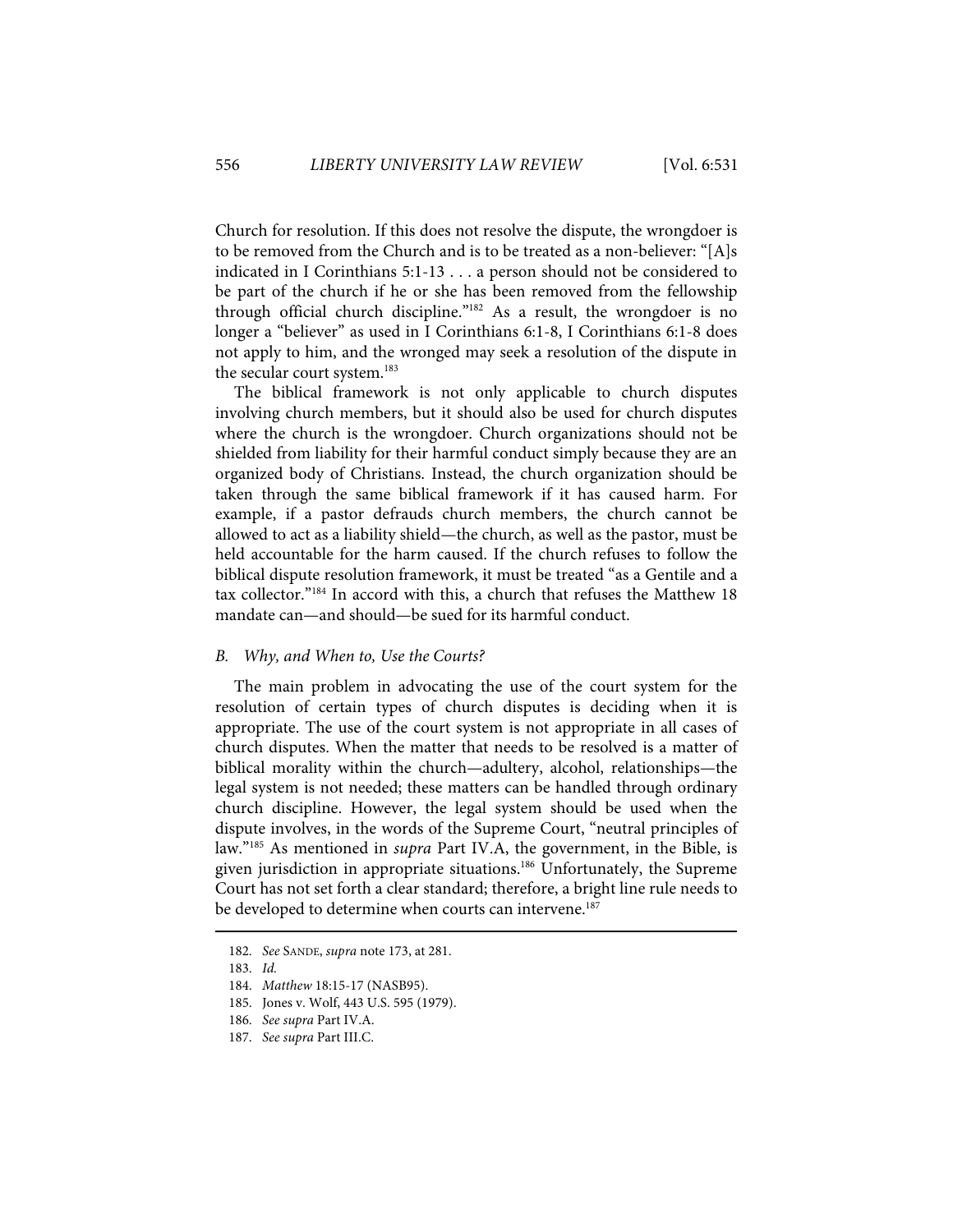### 1. Redefining Neutral Principles of Law

The Supreme Court has not decided a church dispute case since Jones v. Wolf<sup>188</sup> in 1979. The Supreme Court's jurisprudence is not clear about the appropriate standard to apply to a church dispute case, and the state courts have split on the appropriate standard to apply in any given case.<sup>189</sup> This ambiguity in church dispute jurisprudence precipitates the need for a clarification of the existing neutral principles of law test.<sup>190</sup> The Supreme Court's neutral principles of law test is the appropriate test to apply to church disputes; however, the test needs to be clarified and consistently applied.

To clarify the neutral principles of law test, neutral principles must be defined. Neutral principles can be defined quite simply as any matter that does not ask the court to decide a question of religious doctrine. Unfortunately, this definition, by its very nature, is ambiguous. To counteract the ambiguity, neutral principles includes any legitimate, legal cause of action. Therefore, neutral principles, in tort law, would include a claim for: assault, battery, false imprisonment, defamation, intentional infliction of emotional distress, etc. The underlying premise of this proposal is that a church should not be able to escape liability for a social harm merely because it claims that the harm it caused was a result of its exercise of religion. Simply put, an intentional tort is not an exercise of religion.

The operating premise of courts that refuse to decide cases involving religion is that no matter the underlying claim—a claim for defamation, for example—the court must decide a matter of religion. This is simply not true. While the claim may involve religious actors—the church, pastor, and parishoners—the claim itself is not religious in nature. Returning to the case in the introduction section of this Comment, one can see that the claim, defamation, was not religious. The defamation claim was a secular cause of action. Therefore, a court can adjudicate the claim. On the other hand, if the party asked the court to decide a matter of religion—whether Jesus is the Son of God—then the court clearly cannot adjudicate that claim.

Courts are confused on this essential question: where do questions of religious doctrine end, and where do neutral principles of law begin? This question must be answered by the church itself. Church bylaws can be used in this regard. If a church wants to protect something as a matter of

 <sup>188.</sup> Jones, 443 U.S. 595.

 <sup>189.</sup> See supra Part III.C.

 <sup>190.</sup> See supra Part III.C for an example of the ambiguity of the Supreme Court's current test.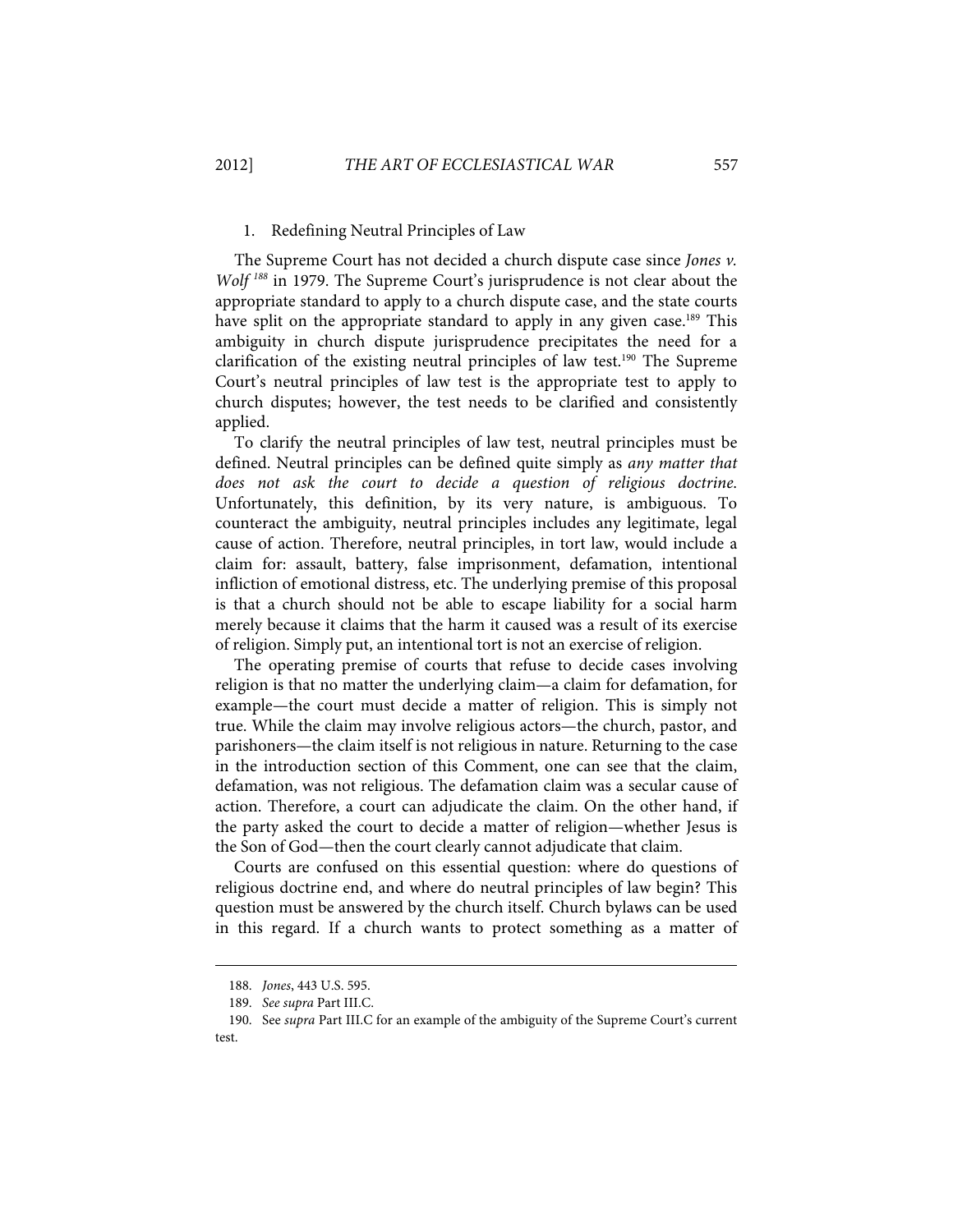religion, then it must include that item in its governing documents.<sup>191</sup> However, the protection granted by this method cannot exclude legitimate, secular causes of action. A church should not be granted blanket immunity from civil prosecution simply because it asserts that a claim touches upon a question of religion. This is where the proposed test shines. As long as the claim does not require a court to answer a question of religious doctrine, the court can hear the case. The proposed test is best demonstrated by a hypothetical case study.

### 2. The Art of Ecclesiastical War: A Hypothetical Case Study

First Baptist Church of Illian (hereinafter "FBC") hired Rand to be its pastor. In traditional Baptist fashion, the church body voted on whether to hire Rand. Three-fourths of the church membership voted for Rand. Rand did not sign an employment contract; however, the nature of the relationship created an implied employment contract.<sup>192</sup> Rand and FBC agreed on an initial employment term of five years. Rand would be paid \$50,000 per year.

In the first two years of Rand's employment, FBC's membership increased from 250 to 1,000. The church budget, which operated in the negative for the five years preceeding Rand's employment, was balanced, and a building expansion project was underway. Unfortunately, change often breeds contempt from the "old guard."193

Some of the members that voted against Rand's hiring as pastor were not happy with the changes at FBC (hereinafter "the coterie"). The coterie met in secret and formulated a plan to halt, and reverse, the change. Eventually, the coterie convinced the Chairman of the Deacons, Perrin, of their plan. Perrin met with Rand and presented him with his options: Rand could

 <sup>191.</sup> The church governing documents include constitution, bylaws, covenants, the Bible, etc. These documents establish matters of religion. Anything that falls outside of these documents cannot be considered a matter of religion.

 <sup>192.</sup> Unfortunately, most Pastors do not sign written employment contracts. According to Richard Hammar, "[o]ften, a contract of employment will be implied between a church and its minister if no written agreement was signed." 1 HAMMAR, supra note 31, at § 2-02, 58. Additionally, "the absence of a written contract is completely immaterial; the conduct of the parties clearly indicates an agreement to retain [the] plaintiff as pastor until his dismissal by the church." Vincent v. Raglin, 318 N.W.2d 629, 632 (Mich. 1982).

 <sup>193.</sup> New pastors bring change. Some church members expect the new pastor to keep the status quo. Perhaps Shaw said it best: "[t]he only man who behaved sensibly was my tailor: he took my measure anew every time he saw me, whilst all therest went on with their old measurements and expected them to fit me." GEORGE BERNARD SHAW, MAN AND SUPERMAN; A COMEDY AND A PHILOSOPHY 37 (1922).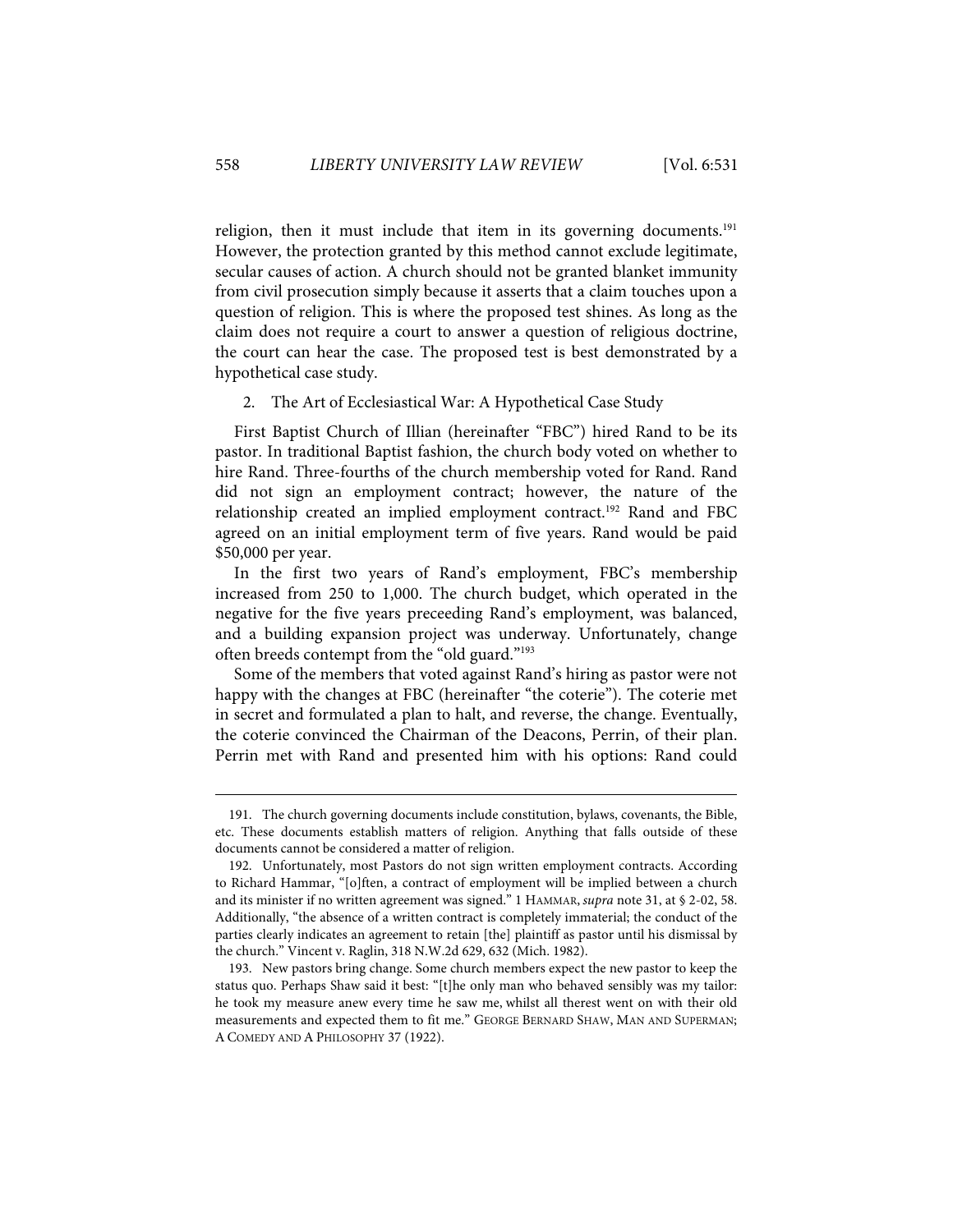either conform to their plans—preach only on approved topics, cancel the expansion plan, and not accept certain people into the church—or he would be fired. In essence, Rand could either sit beneath the Sword of Damocles<sup>194</sup> or be cast adrift in the sea of unemployment.

Rand discussed the situation with some of his closest friends in the church. The friends gathered supporters. Thus, two competing groups were formed. The coterie changed tactics; they spread false rumors about Rand. The rumors said that Rand cheated on his wife and embezzled money from the church. A majority of the church members believed the false rumors and voted to terminate Rand's employment. The church split. Rand decided to sue FBC. Rand's claims included breach of contract, defamation, and intentional infliction of emotional distress.

Because of the ambiguity of the Supreme Court's traditional neutral principles approach, a lower court probably would not decide the claim because it involves a religious dispute.<sup>195</sup> The proposed restatement of the neutral principles test would allow courts to hear this case because it is a matter that does not ask the court to decide a question of religious doctrine.

Rand's breach of contract claim involves an ecclesiastical matter—a church's decision to fire one of its employees. However, ecclesiastical matters are not synonymous with questions of religious doctrine. This is where the courts have introduced ambiguity into the Supreme Court's neutral principles test. Even though a claim involves an ecclesiastical matter, a court can still hear that claim as long as the court does not decide a question of religious doctrine. Rand's breach of contract claim is based upon his employment termination. Without getting into the legal issues surrounding a breach of contract claim, it is fairly obvious that the claim does not involve a question of religious doctrine. The court is not being asked to decide whether Rand's preaching accords with the church's beliefs; instead, it is being asked to adjudicate a secular cause of action. A judge deciding this case will not have to answer a question of religious doctrine the only question the judge has to answer is whether there was a breach of contract.

If the court is confronted with the issue of Perrin asking Rand to preach only on approved topics, the court can still hear the case without deciding a

 <sup>194.</sup> This phrase is derived from MARCUS TULLIUS CICERO, CICERO'S TUSCULAN DISPUTATIONS 185 (C.D. Yonge trans., Harper & Brothers 1877).

 <sup>195. &</sup>quot;The vast majority of lower federal courts and state courts have followed the general rule of judicial noninterference in ecclesiastical disputes involving the dismissal of clergy, and accordingly have ruled that the expulsion of a minister is an ecclesiastical matter that is not reviewable by the civil courts." 1 HAMMAR, supra note 33, at § 2-04.1, 80.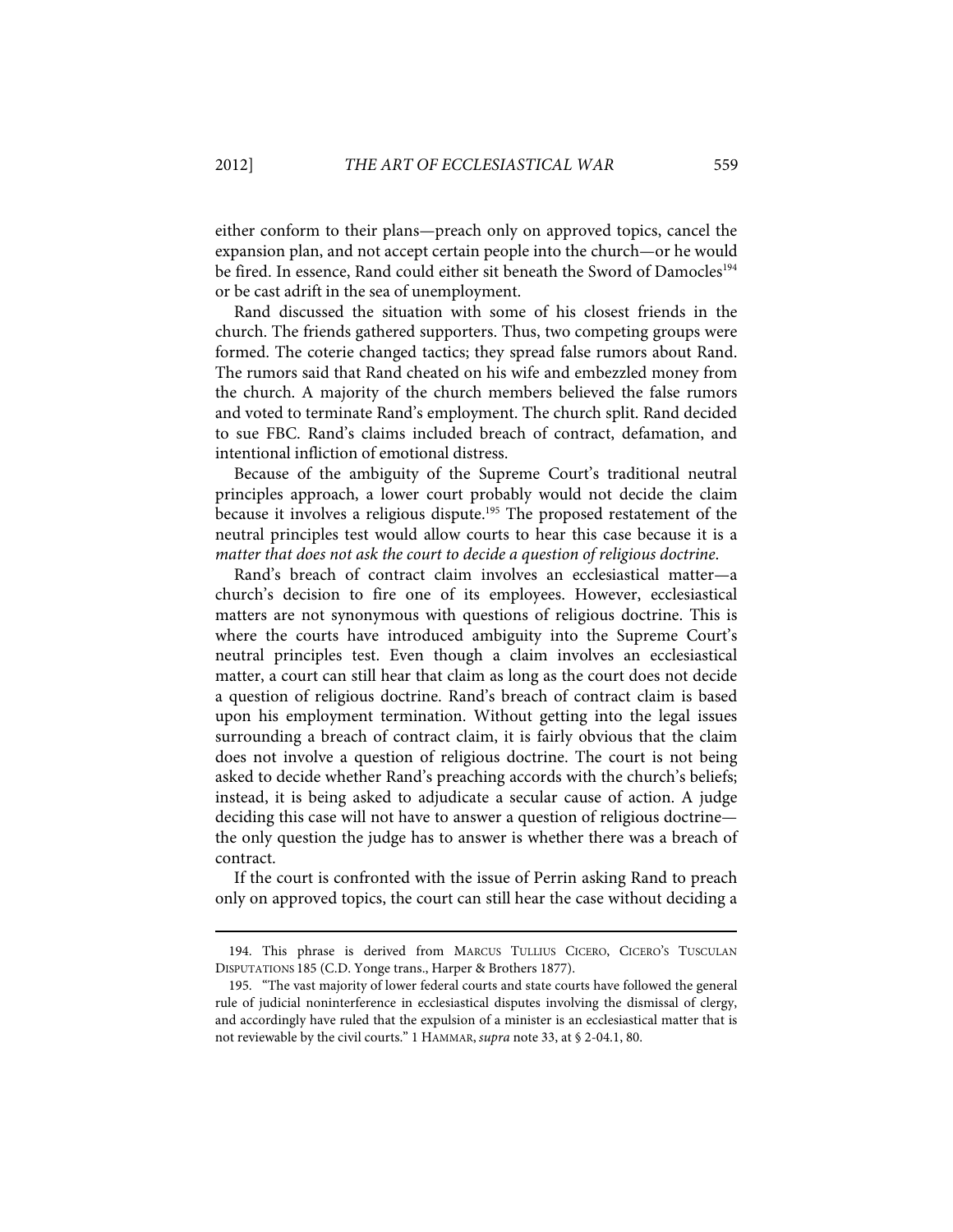question of religious doctrine. The court does not have to examine the preaching topics and decide which are appropriate—that would not be allowed under either test. The court can decide whether Rand's failure to agree to the coterie's review of the preaching topics is grounds for dismissal. Once again, the claim touches upon an ecclesiastical matter, but it does not require a court to decide a question of religious doctrine.

Finally, the defamation and IIED claims do not require the court to decide a question of religious doctrine. The same analysis in the breach of contract claim should be applied to these claims. The court is not being asked to decide a question of religious doctrine. The only time a court should refuse to hear a church dispute claim is if the claim involves an interpretation of religious doctrine.

As evidenced by this hypothetical, church disputes do not result in a clear victor. When there is litigation, no one truly wins. FBC and Rand's church dispute resulted in the split of a large church and costly litigation. Church dispute litigation can be avoided with proper safeguards specifically, the implementation of an alternative dispute resolution framework in a church's bylaws.

### C. Alternative Dispute Resolution

Alternative dispute resolution has two main subparts: mediation and arbitration. Mediation consists of the involvement of one or more persons who facilitate communication and reconciliation between two parties in conflict.196 The mediator is a neutral party who brings the parties together and controls the communication. The mediator helps the parties explore possible solutions to the dispute, but the parties are not obligated to follow the results of the meeting or to follow the advice given by the mediator.<sup>197</sup> The process of mediation is voluntary and is less confrontational than litigation, which results in the relationship between the parties having a higher likelihood of being reconciled.<sup>198</sup> The major problem with mediation is that the results of the process are not legally enforceable unless the parties consent to it.199 The other alternative is arbitration.

Arbitration is the process by which each party presents their case to a neutral arbitrator, and each party is then legally bound to the decision of the

 <sup>196.</sup> See SANDE, supra note 173, at 271.

 <sup>197.</sup> Id.

 <sup>198.</sup> Id.

 <sup>199.</sup> Id.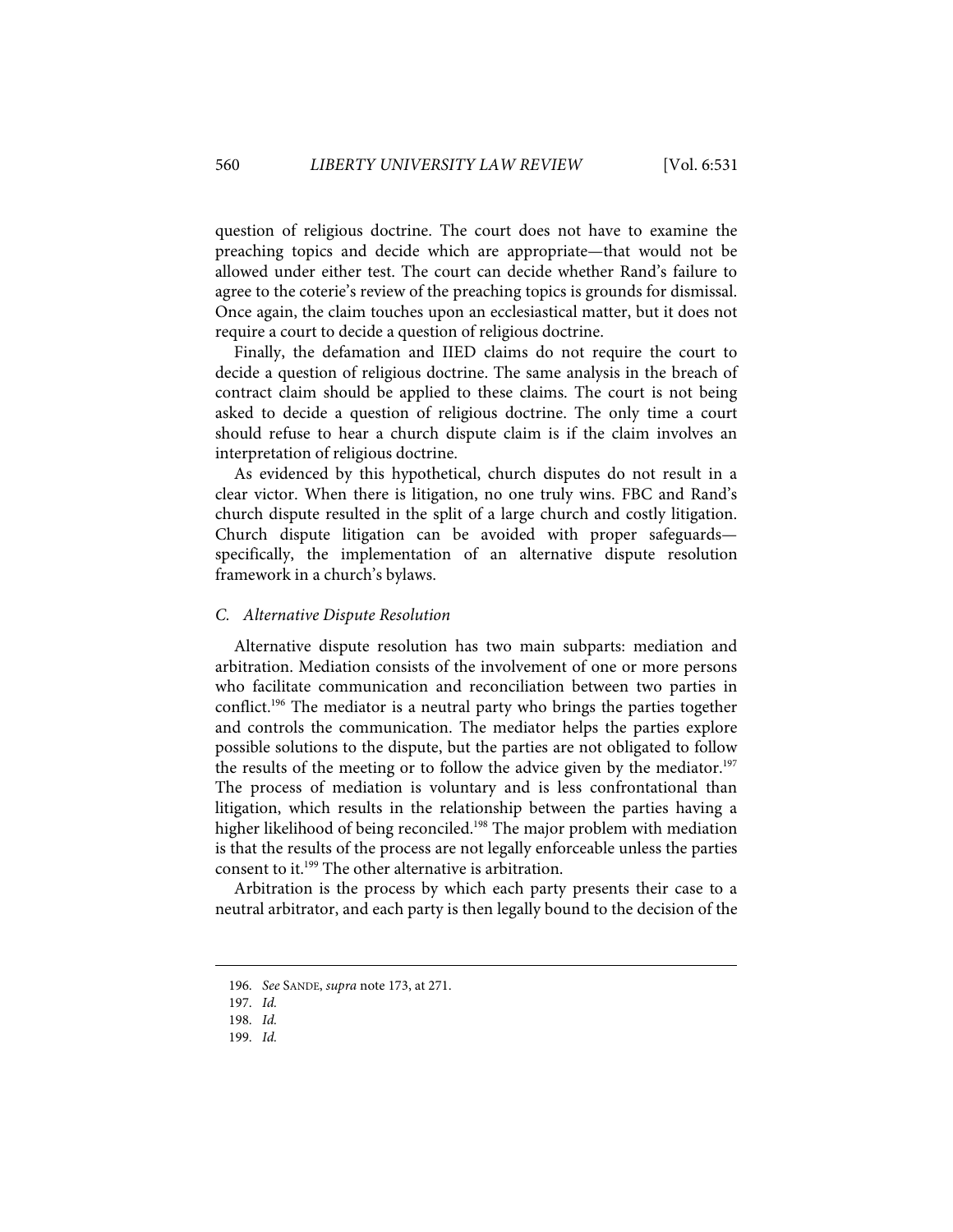arbitrator.200 Arbitrators act like judges in that they listen to the evidence and then make a decision based upon it. Arbitration always produces a decision that is legally enforceable, usually cannot be disputed based upon state statutes, and is a much quicker process than litigation.<sup>201</sup> However, arbitration ignores the relationship of the parties involved and often aggravates the problem to the point that the two parties become further estranged.202

This Comment proposes, as an alternative to using the court system, that churches should implement a biblical approach to dispute resolution, which incorporates the framework of Matthew 18:15-17 into an alternative dispute resolution clause and includes mediation and arbitration. The problem with this proposal is that it must be included in the church's charter, bylaws, or constitution in order to be effective.<sup>203</sup> In reality, the proposed ADR clause, in the church's charter, bylaws, or constitution would prevent courts from becoming involved in church disputes.<sup>204</sup>

To prevent court involvement in church disputes, the following ADR Clause should be incorporated into a church's charter, bylaws, or constitution:

#### Dispute Resolution Provision

Introduction. Any dispute arising out of the Church charter, bylaws, or constitution; or any dispute between the Church and Church Employees; or any dispute between the Church and Church Members;<sup>205</sup> or any dispute between Church Members, shall be resolved according to the procedures set forth in Parts A-E.

(A) Biblical Injunctions. The Members of this Church are Christians that affirm the Biblical injunctions set forth in Matthew 18:15-20 and 1 Corinthians 6:1-8. Therefore, any Church dispute or claim, including claims under local law, state law, federal law, common law, or statutory law, shall be settled

 <sup>200.</sup> Id.

 <sup>201.</sup> Id. at 272.

 <sup>202.</sup> Id.

 <sup>203.</sup> Id.

 <sup>204.</sup> Id.

 <sup>205.</sup> Whether a person is a Church Member is determined by the membership provisions of the Church's Constitution and bylaws.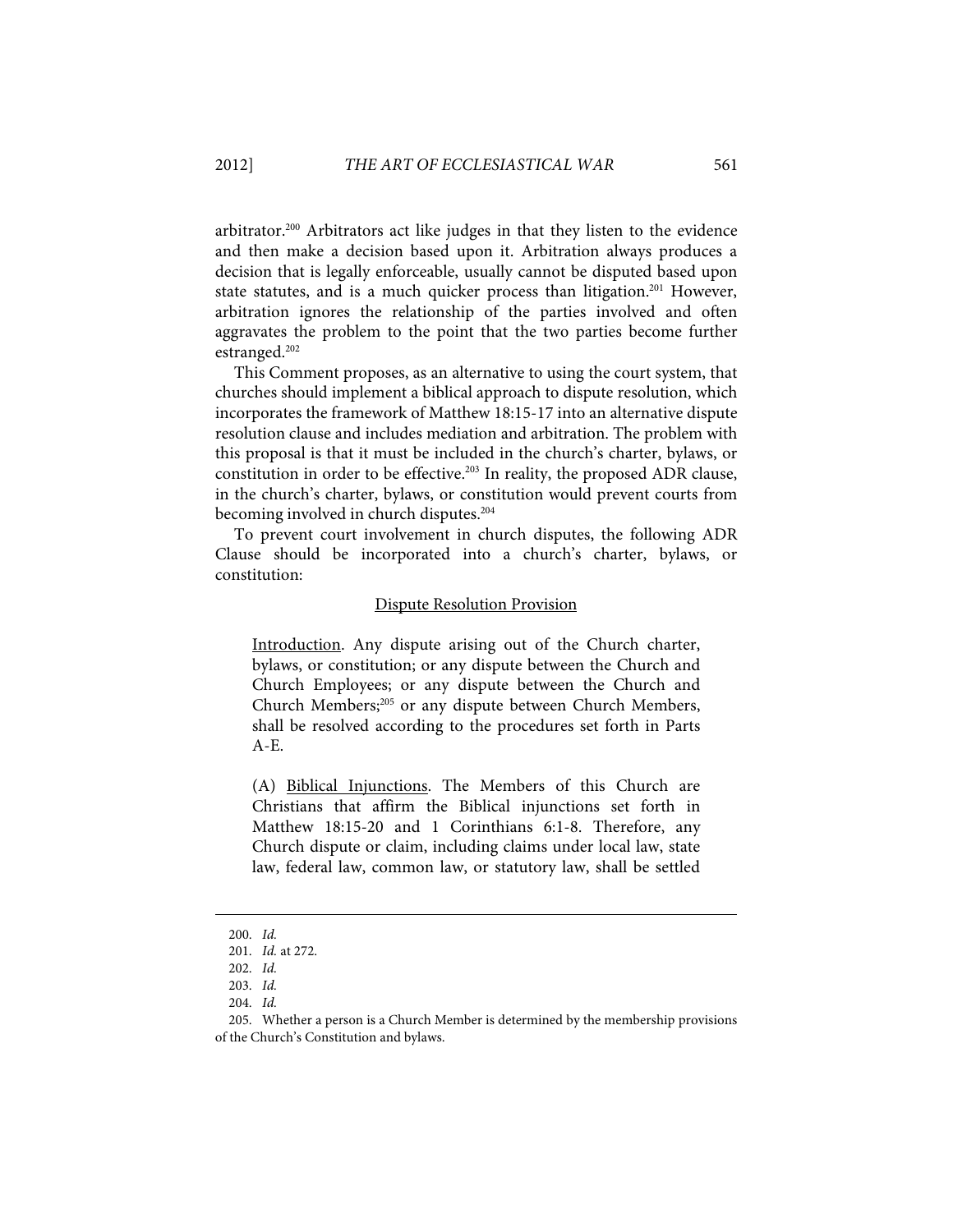based upon biblical dispute resolution standards, as set forth in Parts B-E.

(B) Negotiation. The first step of dispute resolution shall be a meeting with the parties involved in the presence of Church leadership.206 If the dispute is not resolved in the meeting with Church leadership, the dispute shall be submitted to Mediation in accordance with Part C.

(C) Mediation. If the dispute is not resolved by Negotiation, then the dispute shall be submitted to Mediation. The Church shall provide a non-Church affiliated mediator to resolve the dispute. The rules for the mediation process shall be conducted in accordance with [insert preferred rulebook here].<sup>207</sup> If the dispute is not resolved by Mediation, then the dispute shall be submitted to Arbitration in accordance with Part D.

(D) Arbitration. If the dispute if not resolved by Mediation, then the dispute shall be submitted to binding Arbitration. The Church shall provide a panel of three non-Church affiliated, independent, and objective, arbitrators.<sup>208</sup> The rules for the arbitration process shall be conducted in accordance with [insert preferred rulebook here].<sup>209</sup>

(E) Exclusive Remedy. All Church Members agree that the process set forth in this provision shall be the sole remedy for any dispute or claim. Additionally, all Church Members hereby expressly waive any right to file a lawsuit in civil court, except to enforce a legally binding arbitration provision, for any Church dispute or claim, including claims under local law, state law, federal law, and common law or statutory law.

 <sup>206.</sup> Church leadership is to be determined by the specific Church's organizational structure and should be inserted here.

 <sup>207.</sup> Peacemakers, a Christian legal organization, has rules available for the mediation process, which can be located in GUIDELINES FOR CHRISTIAN CONCILIATION, ver. 4.5 (03/05).

 <sup>208.</sup> Preferably, this panel should consist of layperson lawyers, judges, or someone with experience in the legal field in which the dispute takes place. In fact, a Christian arbitration organization, which consists of lawyers and retired judges, should be created—if not already in existence—and utilized in all church arbitration proceedings.

 <sup>209.</sup> Peacemakers also has rules available for the arbitration process, which can be located in GUIDELINES FOR CHRISTIAN CONCILIATION, ver. 4.5 (03/05).